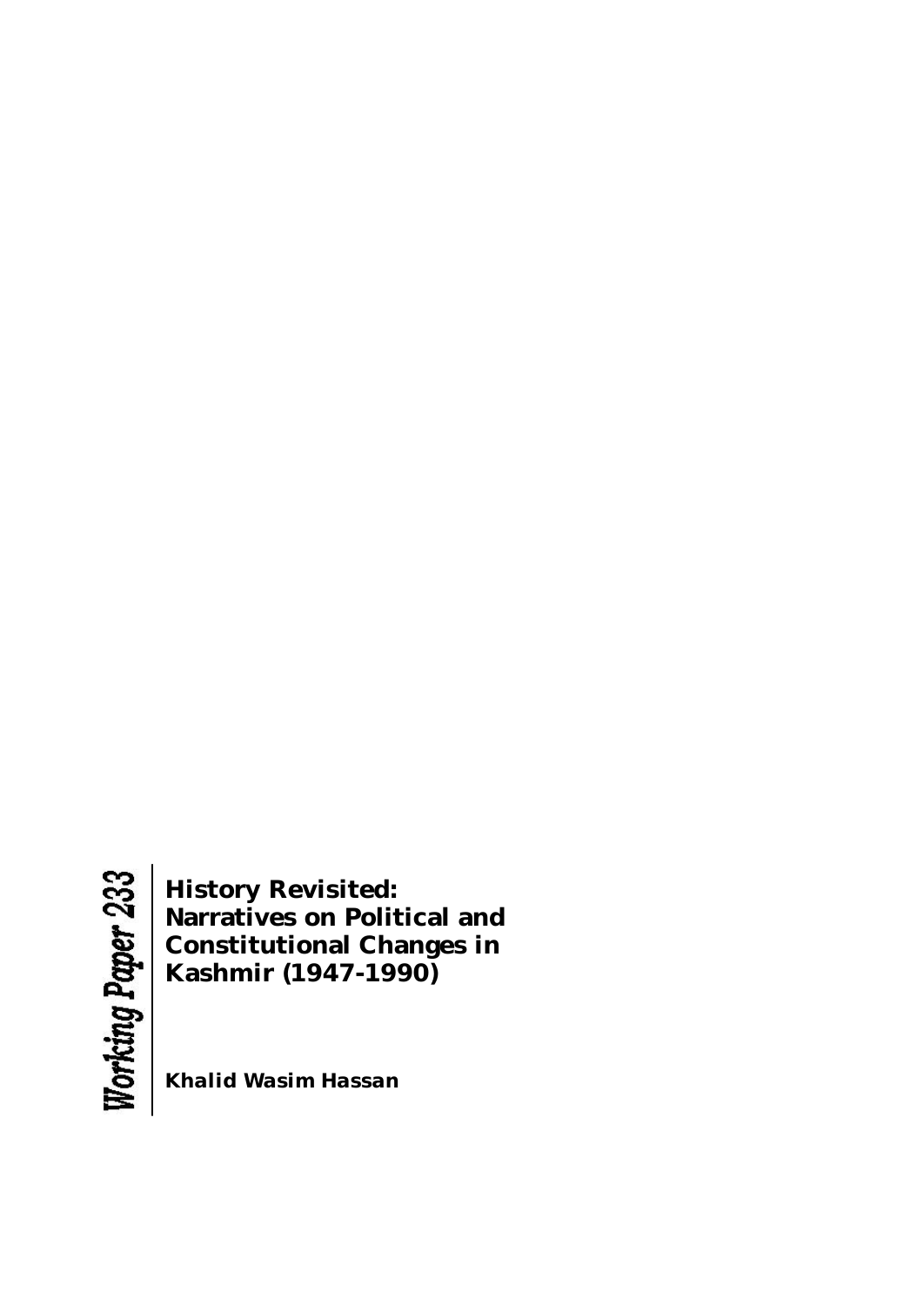ISBN 81-7791-189-9

© 2009, Copyright Reserved The Institute for Social and Economic Change, Bangalore

*Institute for Social and Economic Change (ISEC) is engaged in interdisciplinary research in analytical and applied areas of the social sciences, encompassing diverse aspects of development. ISEC works with central, state and local governments as well as international agencies by undertaking systematic studies of resource potential, identifying factors influencing growth and examining measures for reducing poverty. The thrust areas of research include state and local economic policies, issues relating to sociological and demographic transition, environmental issues and fiscal, administrative and political decentralization and governance. It pursues fruitful contacts with other institutions and scholars devoted to social science research through collaborative research programmes, seminars, etc.*

*The Working Paper Series provides an opportunity for ISEC faculty, visiting fellows and PhD scholars to discuss their ideas and research work before publication and to get feedback from their peer group. Papers selected for publication in the series present empirical analyses and generally deal with wider issues of public policy at a sectoral, regional or national level. These working papers undergo review but typically do not present final research results, and constitute works in progress.*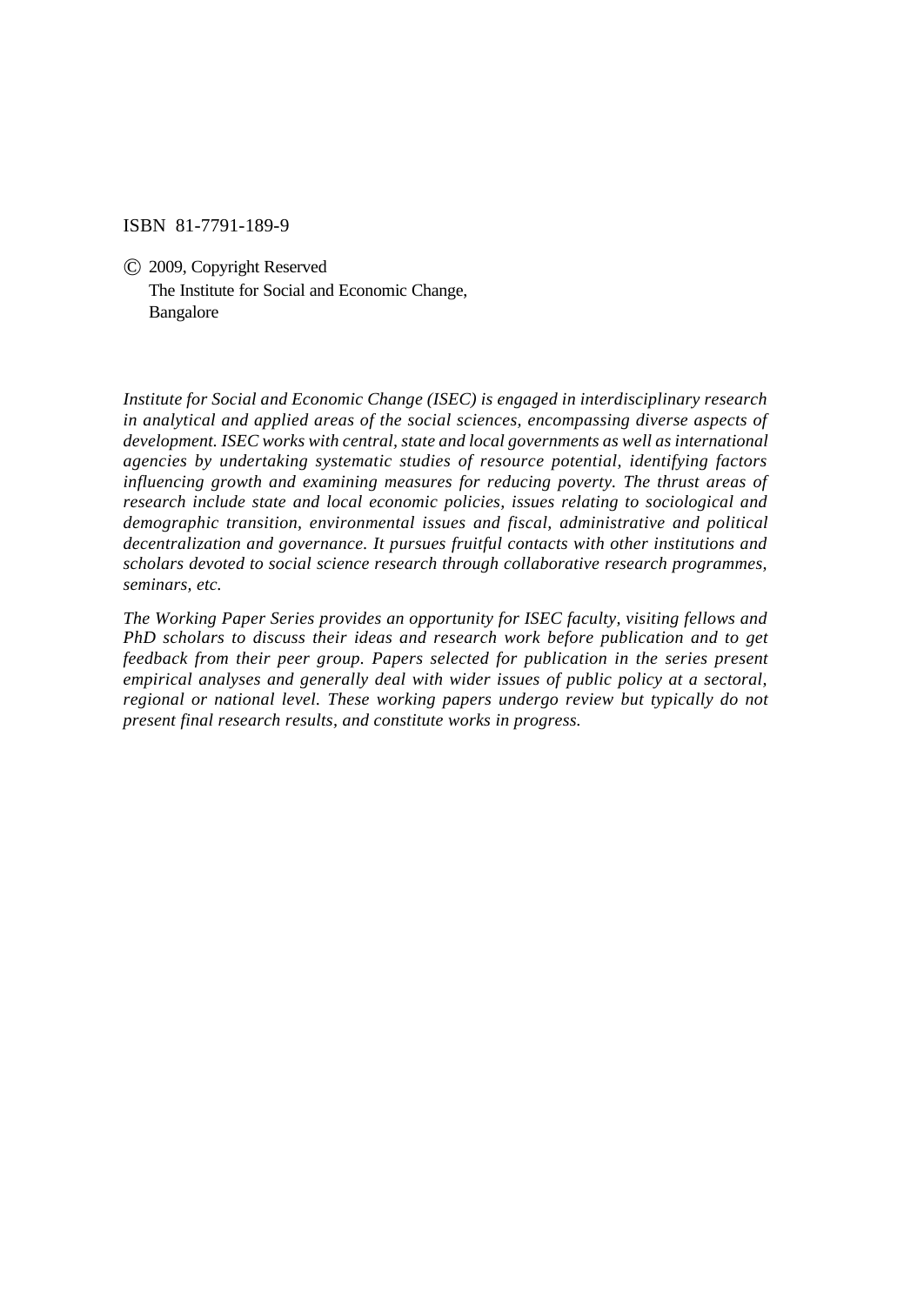# **HISTORY REVISITED: NARRATIVES ON POLITICAL AND CONSTITUTIONAL CHANGES IN KASHMIR (1947 -1990)**

# **Khalid Wasim Hassan\***

# *Abstract*

*One of the main conflicts prevailing in South Asia today is that of the row over Kashmir. The long history of the conflict, the states involved in the conflict and its geo-political position has always placed it in the forefront of discussion both at the regional and international level. In order to understand the present situation it is important to engage in historical analysis. The selective facts chosen by the historians from both India and Pakistan and to some extent by Kashmiri scholars, gives an incomplete picture of the conflict. There is a need not only to follow the chronology of different political events but also to look at the debates and narratives on these events. This paper will attempt to look at different narratives of the history of the political and constitutional changes in Kashmir, between 1947 and 1990.*

## **Introduction**

Many themes mark Kashmir's history. The more constant theme, however, is its beauty and the expectation, expressed so frequently, that because Kashmiris live in such magnificent surroundings they should live peacefully. The princely state of Jammu and Kashmir, created in 1846, comprised several areas that were once independent principalities and regions: the valley of Kashmir, Jammu, Ladakh, Baltistan, Mirpur, Poonch, Muzafarabad, Gilgit, Nagar and Hunza, and other smaller kingdoms and hill states. The state covers spans an area of about 84,000 square miles with the valley comprising only one-tenth of this space. Presently, however, the state has been divided effectively along the 'Line of Control' (LoC) between India and Pakistan. China also claims a section of Ladakh known as the Aksai Chin. The total population on both sides of the LoC has been estimated to be about 12 million. It is the Kashmir valley Kashmir that has been the important centre for politics. Though Muslims dominate the Kashmir valley, there are significant numbers of Hindus and Sikhs who have traditionally lived in the Jammu region and the valley, besides a small number of Buddhists in Ladakh. For the last six decades Kashmir has been the source of conflict between the two states of India and Pakistan. There have been political and constitutional changes within Kashmir, changes of politics between Kashmiri leadership visa-vis Delhi and the changes in politics between India and Pakistan over Kashmir. It is important to capture the narratives on these changes to understand the nuances the Kashmir conflict.

# **Pre-1947 period**

The present divided state of Jammu and Kashmir was created as an autonomous political entity by the British colonial administration in 1846. In recognition of the neutrality practiced by the then ruler of Jammu and Kashmir, Maharaja Gulab Singh, in the first Anglo-Sikh war (that tipped the balance of power in their favour), the British rewarded him with a vassal of Maharaja Ranjit Singh, who was

l

<sup>∗</sup> PhD Scholar, Institute for Social and Economic Change, Bangalore – 560 072.

I would like to thank Prof Supriya RoyChowdhury and Prof. Ramchandra Guha for their valuable suggestions on the subject.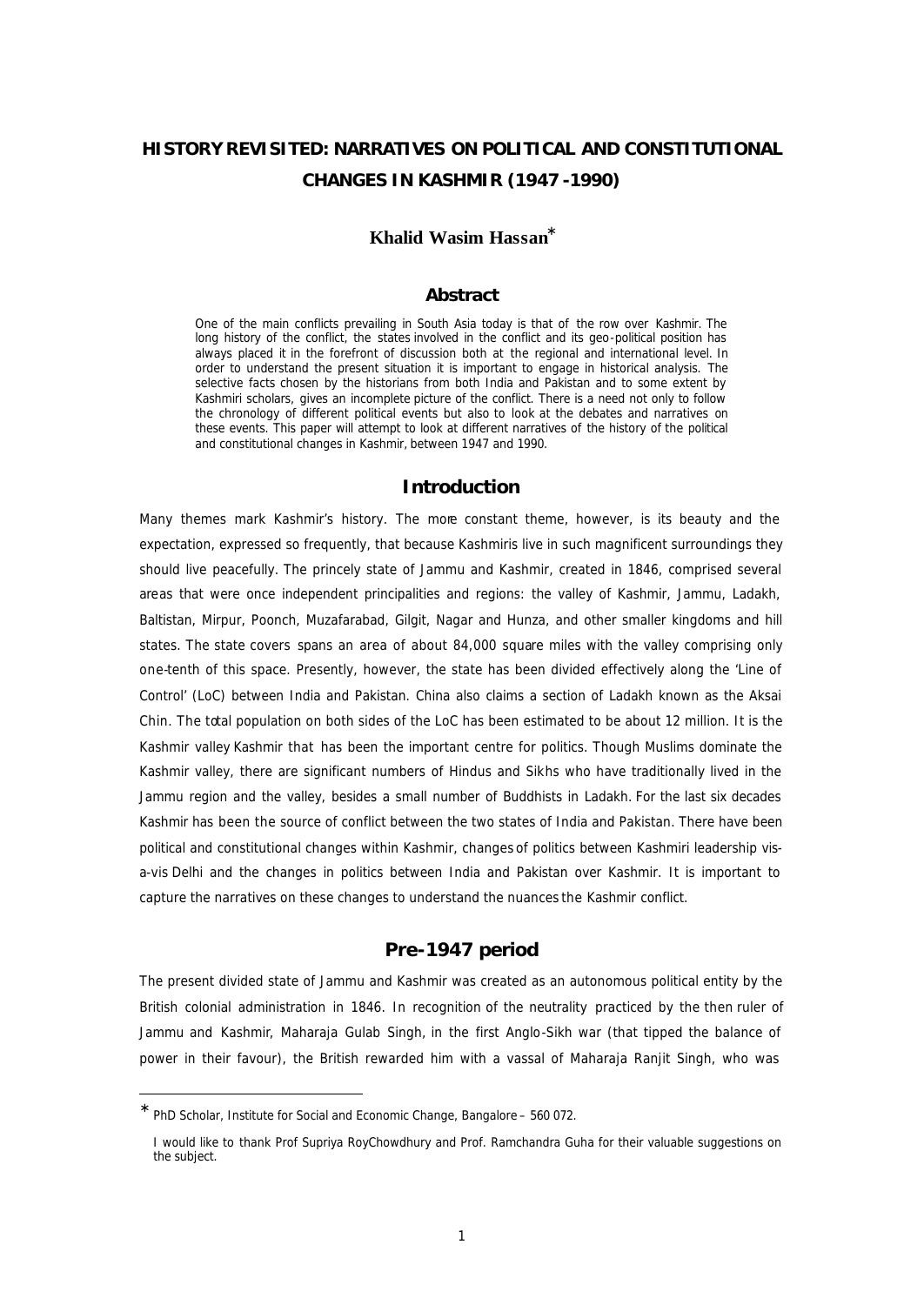defeated. Thus, the State of Jammu and Kashmir came underthe Dogra rule when the British transferred it under the *Treaty of Amritsar* on March 16, 1846, to Maharaja Gulab Singh*,* through what amounted to be a sale deed, for a sum of Rs.75,00,000 (Lamb, 1991). Thus, the newly created entity of Jammu and Kashmir joined the ranks of princely states (numbering 561 at that time) as a sovereign entity with the British crown being the sovereign overlord. In terms of political administration, it meant that the Viceroy of India did not govern Jammu and Kashmir. Its ruler was sovereign in all internal matters with defence and foreign affairs being supervised by a 'political agent' of the British crown as suzerain with 'paramount authority'. Maharaja Gulab Singh began his rule by conquering the neighbouring territories of Gilgit in the nort hwest and Ladakh in the east. He consolidated his hold on his kingdom through his autocratic rule (Rai, 2004). The Dogra rule lasted in Kashmir for about a century (1846 - 1947) and for the most part, it witnessed undemocratic governance and tyranny that provoked resentment among the Kashmiris.

#### **Instrument of Accession**

There were about 562 Princely States when the sub-continent was divided into India and Pakistan. These Princely States were divided under three main categories: a) those which enjoyed, in principle, full legislative and jurisdictional powers, b) those over which the British enjoyed a measure of control through some formal engagement over internal administration and c) those landed estates with extremely limited governmental rights. It was the Government of India Act of 1945 that provided the framework for the accession of the Princely States to either India or Pakistan. The rulers in the first category, or so-called fully empowered states which included the Princely State of Jammu and Kashmir, had the option to join an appropriate dominion by signing an Instrument of Accession which transferred to the domain the three powers - Defence, External Affairs and Communication.

Against the backdrop of the division of the sub-continent into dominions of India and Pakistan, the Maharaja of Jammu and Kashmir showed reluctance to join either of the two dominions. He felt his interests would be best served if he remained independent (Bose, 2003; Malik 2005). This was made clear in a press statement by his deputy Prime Minister R B Batra: *We intend to keep friendly relations*  with both Pakistan and the Indian Union. Despite constant rumours we have no intention of joining *either India or Pakistan…the Maharaja has told me that his ambition is to make Kashmir the Switzerland of the East - a state that is completely neutral.*[i]

The Maharaja had a standstill agreement with Pakistan. India was not ready for such an agreement. The Princely State of Jammu and Kashmir could not remain independent for long. A 'tribal invasion' from the North West Frontier and the Maharaja's request for military assistance from India completely changed the course of events. On October 22, 1947, the tribesmen, comprising Afridis, Wazirs, Masuds and Swatis, launched an attack along the Jhelum valley road and with hardly any resistance from the Maharaja's forces were able to reach Baramullah, a town 40 km from Srinagar. These tribesmen could not reach Srinagar because, allegedly, they were involved in loot and rape in Baramullah town; they even killed some Europeans in St Joseph's Convent (Akbar, 1991).

On October 24, 1947, the Maharaja made an urgent appeal for help to the Government of India. Before sending any help, Lord Mountbatten asked for legal formalities to be completed regarding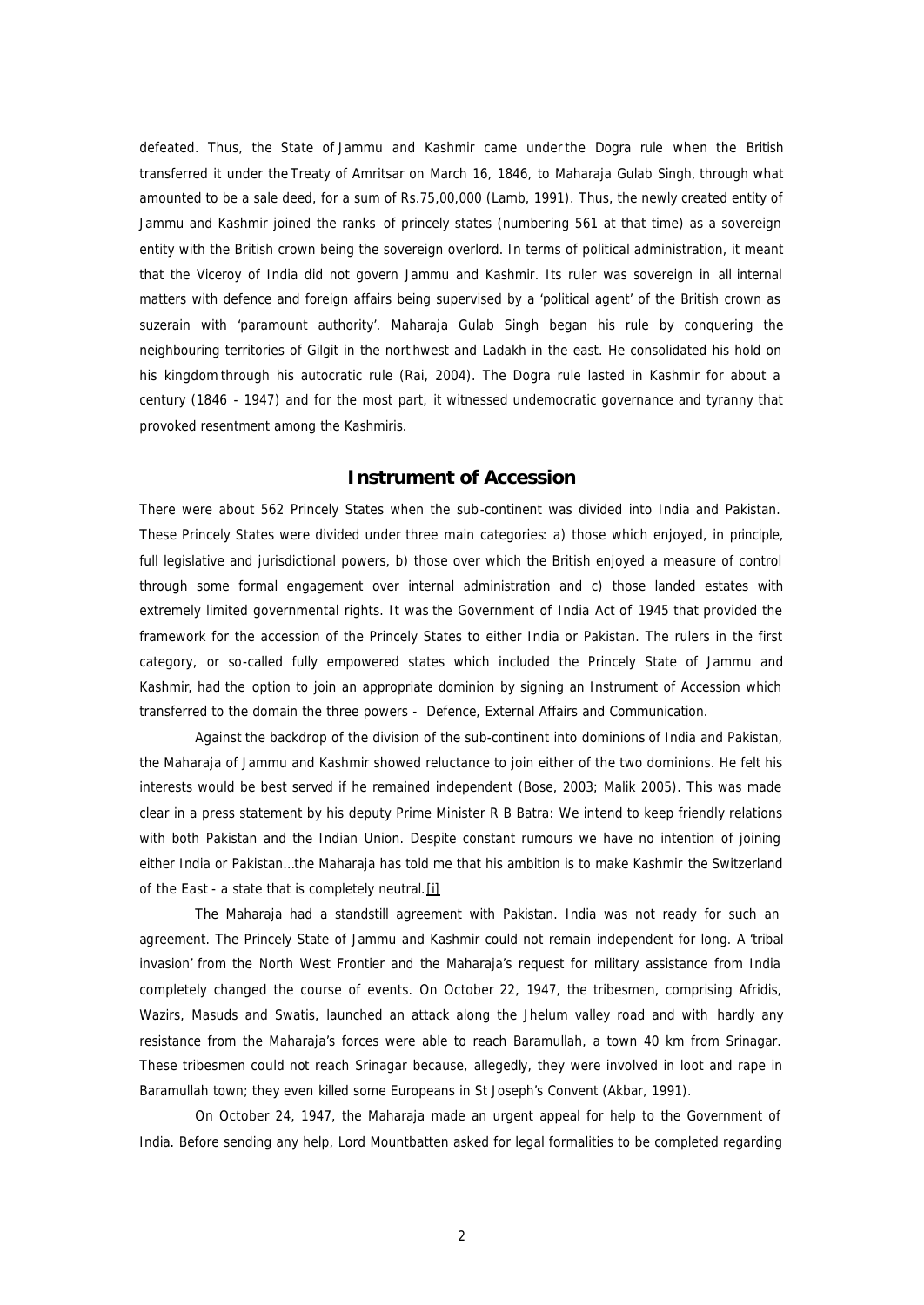accession which would be only temporary prior to 'a referendum, plebiscite, election or even if methods were implantable, by representative public meetings' (Campbell-Johnson, 1972). While waiting for possible help from India, the Maharaja fled to Jammu with his family and valuable property.[ii] In the absence of a ruler, Sheikh Abdullah who had been recently released from jail mobilised the supporters of the National Conference into an indigenous militia to defend Srinagar. [iii] Hard pressed by these events, the Maharaja signed the Instrument of Accession on October 26, 1947, ceding to the Government of India, as per normal practice, jurisdiction over defence, foreign affairs and communication. He handed over the 'Instrument of Accession' document to V P Menon, an emissary of the Indian government in Jammu. The Indian government had insisted on accession before sending Indian troops and to have legal rights to intervene in Kashmir. On October 27, 1947, the first Indian airborne units landed in Srinagar and with the help of the National Conference cadre forced the tribesmen to retreat.[iv]

There are different versions on this 'tribal attack' and the Instrument of Accession. One put forth by the Indians is that this tribal invasion was a desperate attempt by Pakistan to capture Kashmir by force. In their attempt to capture Kashmir, the tribesmen also killed and intimidated the non-Muslim population by attacking their life and property. As per this view, Pakistan not only supported and encouraged the tribesmen but officers of the Pakistani army were part of it. This was refuted by the Government of Pakistan. The private sectary to President Jinnah at that time, K H Khurshid, while denying any official involvement recollects his meeting with Jinnah on September 30, 1947:

*I left Karachi on October 1, 1947. My last meeting with Quadi Azam was on September 30, 1947. We discussed Kashmir for two hours. We discussed everything and Quadi Azam told me 'Please convey to our leaders in Kashmir that I do not want to create any trouble for the Maharaja at the moment, I want them to remain calm and we shall deal with the situation latter on as it arises'.*[v]

The other argument put forth is that the tribesman were incited into a'Holy War' to liberate Kashmir on hearing the stories of atrocities that fleeing Muslims brought with them and that they came to help the people of their religion who already had started a rebellion against the Maharaja (Khan, 1970). There were people, mainly supporters of the Muslim Conference, who were waiting to welcome the Qabilis as their 'liberators' from the Maharaja's autocratic rule but they too were annoyed by the indiscipline of the tribesmen (Whitehead, 2007). Birdwood (1953) also argues that the invasion originally was a spontaneous response of the tribes to outrage meted upon Muslims in East Pakistan and the Maharaja's territories, but he also points out to the covert backing from the Pakistan government.

In recent years, many writers have questioned the 'legality' of the Instrument of Accession signed between Hari Singh and the Government of India in 1947. Writers like Lamb (1991) and Schofield (1996) not only give details regarding the inconsistency about the exact date when the Maharaja signed the instrument, but also the question of the competency of the Maharaja to sign any instrument of accession as 'he had, to all intents and purposes, been overthrown by his subjects'.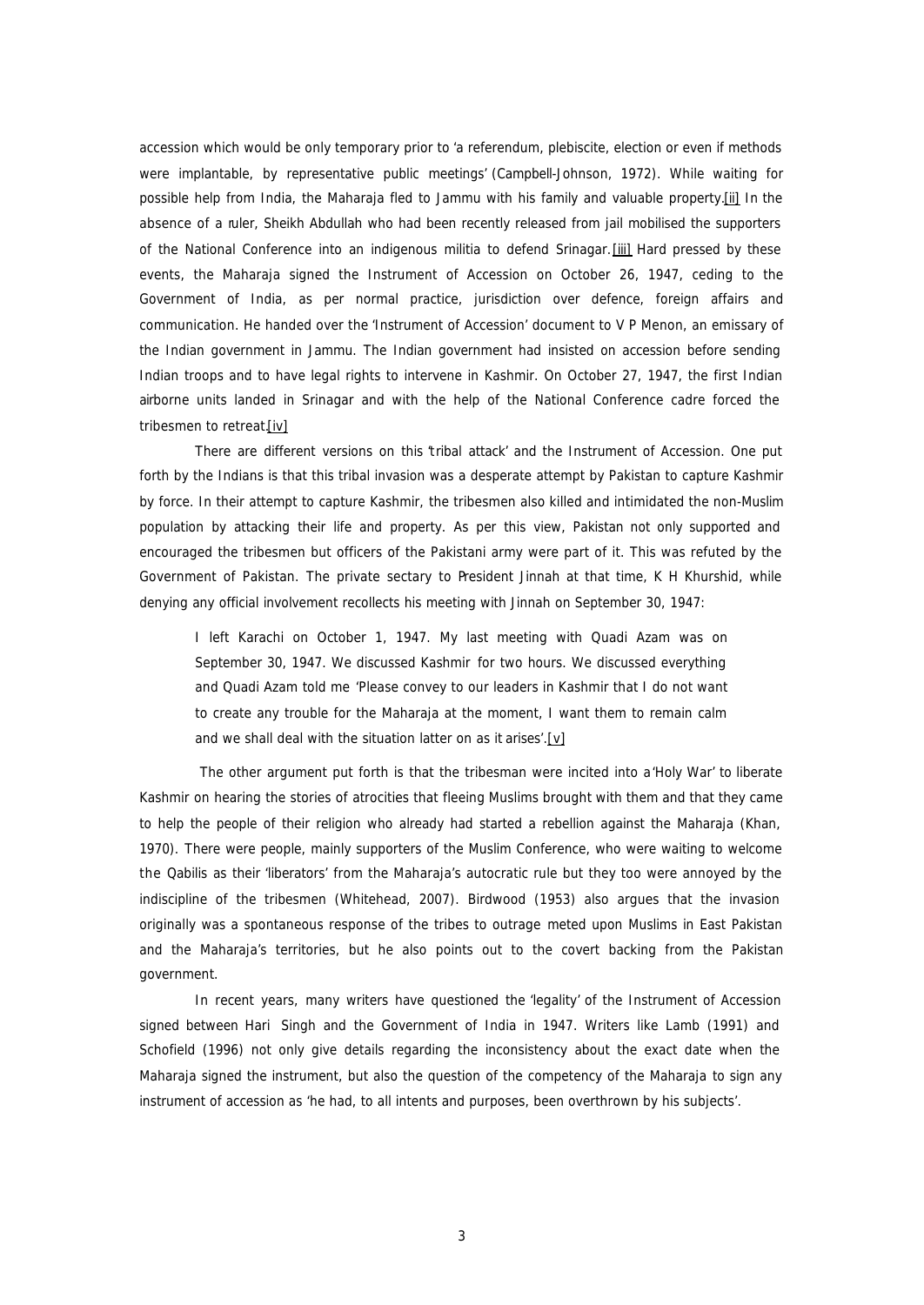#### **United Nations Intervention and Plebiscite**

The 'tribal invasion' and the subsequent fighting that continued until January 1948, finally forced India to refer the issue to the United Nations. Gopalaswami Ayangar and Zafrullah Khan from India and Pakistan, respectively, presented the views of their countries to the UN Security Council. India formally accused Pakistan of complicity in the tribal invasion of Kashmir, which had begun on October 22, 1947, and requested the Security Council to call upon Pakistan to desist from all such activities in future. India maintained that the accession of Kashmir on October 26, 1947, was legal, that Pakistan had aided the tribal invasion and therefore committed aggression against its neighbour. Pakistan equally insisted that the accession was illegal, that the incursion by the tribesmen was not an invasion but merely a reaction to the illtreatment of Muslims in Kashmir by the Maharaja and that Pakistan had equal status with India vis-à-vis Kashmir.[vi] Authors like Brecher (1960), Nayer (1972) and Akbar (1991) are critical of the weak deliberations from India which was reflected in the fact that emphasis in the discussions in the Security Council had shifted from aggression to plebiscite and even the title of the complaint before the UN was changed from "The Jammu and Kashmir Question" to "The Indo-Pakistan Question". According to Akbar (1988) it was a blunder on the part of Prime Minister Jawaharlal Nehru to take the issue to United Nations because a legally domestic Indian problem became an international issue.

During the course of the year various resolutions bearing plebiscite were put forward by the United Nations.[vii] On January 20, 1948, the Security Council passed a resolution which established a commission, known as the United Nations Commission for India and Pakistan, to investigate the facts of the dispute and carry out 'any mediatory influence likely to smooth away difficulties'. [viii] One more resolution was passed by the Security Council on April 21, 1948, which called on the Government of Pakistan to secure the withdrawal from the State of Jammu and Kashmir of the tribesmen and Pakistani nationals not normally resident there and who had entered the State for the purpose of fighting. The Government of India was requested to reduce its forces to the minimum strength, after which the circumstances for holding a plebiscite should be put into effect 'on the question of the accession of the State to India or Pakistan'.[ix]

In August 1948, the United Nations Commission for India and Pakistan also adopted a resolution unanimously calling on India and Pakistan to reach a ceasefire arrangement in Kashmir, following which an internationally supervised process could be set in motion so that the future status of the Jammu and Kashmir 'shall be determined in accordance with the will of the people.'[x] The ceasefire line was finally imposed on January 1, 1949, and the line was to be monitored by a United Nations Military Observer group. Finally the two countries formally signed their acceptance of a plebiscite in the January 5, 1949 resolution in which the first operative paragraph stated that 'the question of the accession of the State of Jammu and Kashmir to India or Pakistan will be decided through democratic method of a free and impartial plebiscite'.

Besides direct intervention by the UN Security Council and the UN Commission on India and Pakistan, there was informal mediation by the Security Council President, General A G L McNougthan, and the appointment of jurists and diplomats like Sir Owen Dixon and Dr Frank Graham as the representatives of the UN to India and Pakistan. They came with proposals for demilitarisation and plebiscite. For implementation of the resolutions passed by United Nations, the governments of India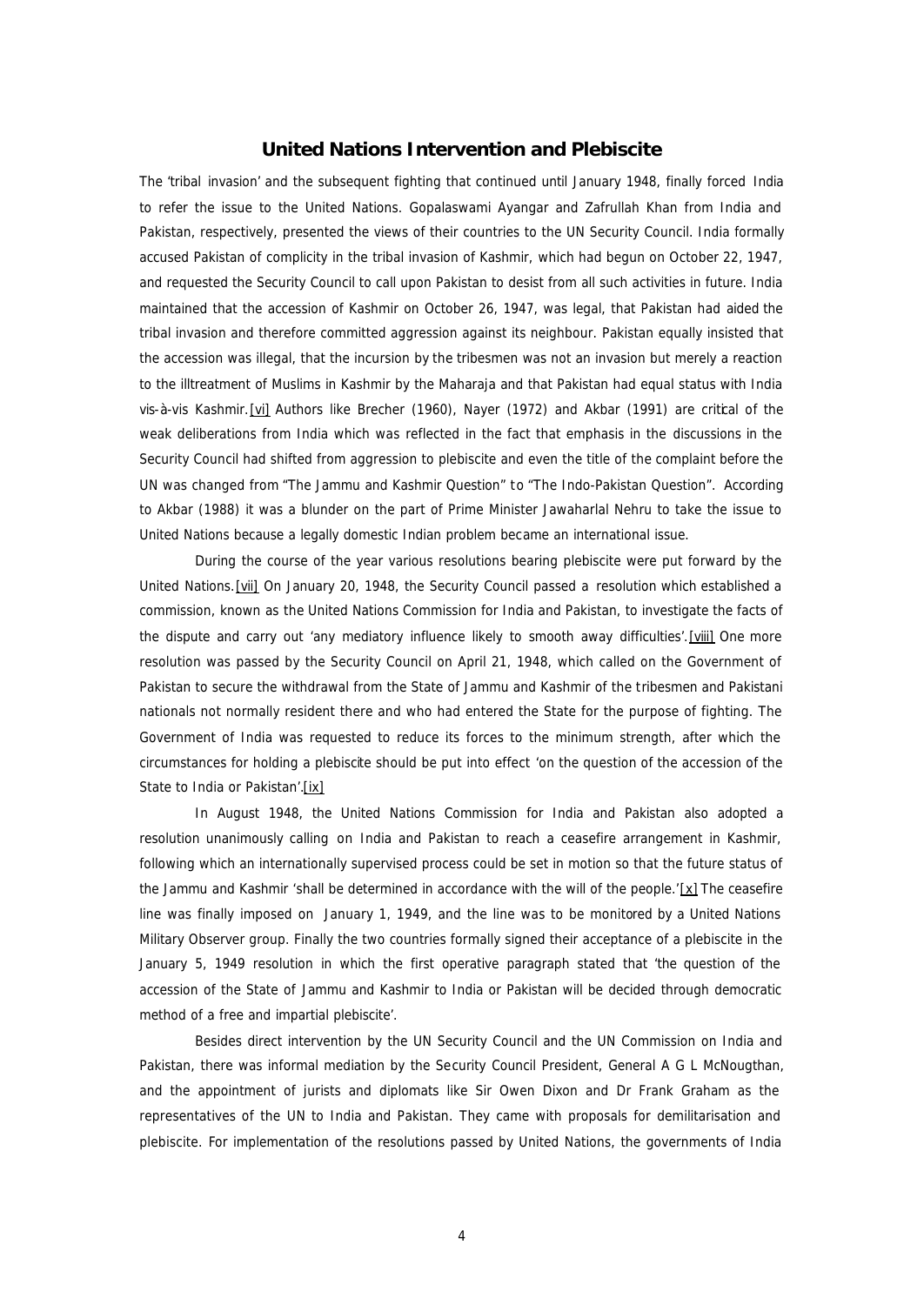and Pakistan expressed strong reservations over some of the conditions. This response from India and Pakistan was determined by their basic view of the origin, evolution and meaning of the Kashmir dispute. The UN resolutions on the Kashmir issue, particularly the 1948 resolution referring to plebiscite became a part of the vocabulary of pro self-determination religious-political groups and it still dominates the discourses on the movement.

## **National Conference Administration 1948 - 1953**

Sheikh Abdullah became the undisputed head of the interim government of Jammu and Kashmir, with the title of Prime Minister, in March 1948. The new administration was to govern until a Constituent Assembly could be elected. The interim government was interested in the implementation of its *Naya* Kashmir programme. The *Naya* Kashmir Manifesto put forward by the National Conference was clearly based on the Jacobian conception of popular sovereignty, augmented by a generous dollop of Bolshevism in the socio-economic parts of the programme (Bose, 2003). In the *Naya* Kashmir proposals Abdullah made a powerful case for the conversion of Jammu and Kashmir into an independent state and described it as the Switzerland of South Asia, perhaps in alliance with India free from British rule but not an integral part of it. According to Widmalm (2002) the ideas of modern Kashmiri nationalism, expressed as distinct from Indian and Pakistani nationalism, can be traced to this *Naya* Kashmir proposal. The implementation of this proposal commenced without delay with the main thrust on land reforms. The Abolition of Big Landed Estates Act, passed in 1950, put maximum land holding at 22.5 acres; the rest went to the tenants. As most of the cultivable land in Kashmir belonged to the Maharaja directly or his *jagirdars* and a small class of landlords who mostly constituted Jammu Hindus, it created a sense of loss of economic power after the loss of political power. Akbar (1991) argues that this land reforms programme, on the one hand, benefited the peasantry and, on the other, consolidated the peasants' ties with India because they understood it and Abdullah told them so - that such reform would not be possible in Pakistan which protected feudalism.

In early 1951 the National Conference government began preparations to convene a Constituent Assembly in Srinagar. Pakistan objected to this move and raised the matter in United Nations, where the Security Council responded with a resolution in late March 1951, reminding the concerned authorities of the principle embodied in its earlier resolutions that the final disposition of Jammu and Kashmir will be made in accordance with the will of the people, expressed through the democratic method of free and impartial plebiscite under the auspices of the United Nations. The National Conference government went ahead nonetheless and Constituent Assembly elections were announced on April 30, 1951 for 75 seats, while 25 were reserved for the areas of Azad Kashmir. Though it was supposed to be the first 'free and fair' elections after overthrowing the Maharaja's rule, it set a grim precedent for future elections.[xi]

In the Kashmir valley and Ladakh, 43 National Conference candidates were elected unopposed and the two non-National Conference candidates withdrew latter. The Praja Parishad representing Jammu Hindus, and the only other tolerably organised party in the State, boycotted the elections after the nominations of 13 candidates were rejected (Korbel, 1954; Lamb, 1991). No democratic space was left for opposition. Thus, The National Conference with absolute majority and the slogan of 'one leader'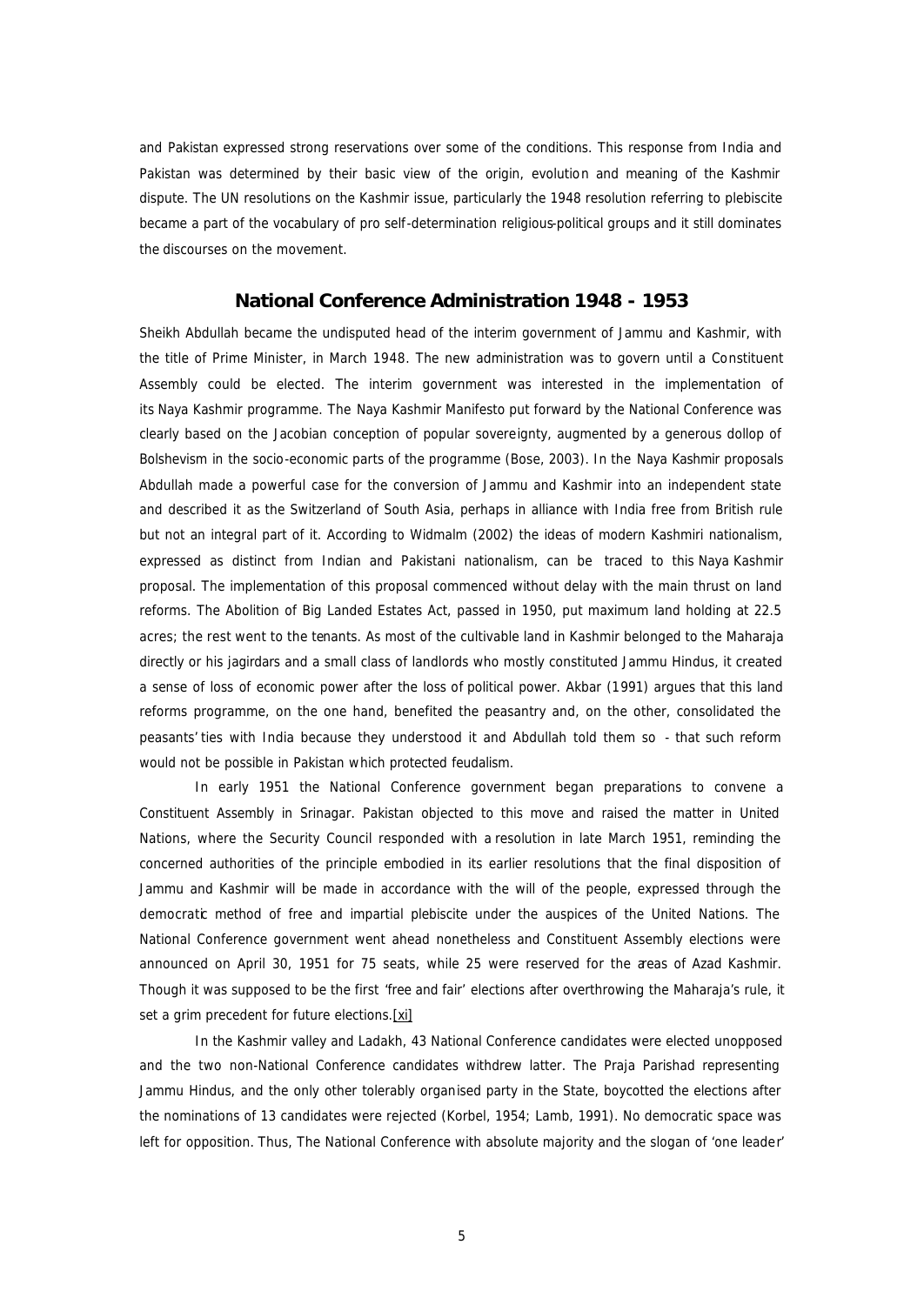(Abdullah), 'one party' (National Conference) and 'one programme' (Naya Kashmir) formed the Constituent Assembly (Bose, 2003).

The Constituent Assembly met on October 31, 1951. Sheikh Abdullah called it the "Day of Destiny" (Akbar, 1991). The formation of the Constituent Assembly did not put an end to the debates over accession. In his opening address to the Constituent Assembly, apart from outlining the tasks of framing a Constitution, deciding the fate of the royal dynasty and the issue of compensation to former landlords, Abdullah talked about the position of Kashmir vis-à-vis India and Pakistan and the technical difficulties of its independence. He ruled out independence, when he said:

We have to consider the alternative of making ourselves an Eastern Switzerland, of *keeping aloof from both States, but having friendly relations with them. This may seem attractive in that it would appear to pave way for present deadlock. To us as a tourist country, it could also have certain advantages. But, in considering independence we must not ignore practical considerations. Firstly it is not easy to protect sovereignty and independence in a small country which has not sufficient strength to defend itself on our long and difficult frontiers bordering so many countries. Secondly, we do not find powerful guarantors among them to pull together always in assuring us freedom from aggression.*

In the same address Abdullah elaborated his reasons for not wishing to join Pakistan:

*This claim of being a Muslim State is of course only a camouflage. It is a screen to dupe the common man, so that he may not see clearly that Pakistan is a feudal State in which a clique is trying to maintain itself in power. In addition to this, the appeal to religion constitutes a sentimental and a wrong approach to the question*.[xii]

### **Sheikh Abdullah - India or Independence**

Although Abdullah was loyal to India, he never lost sight of what has come to be known as the 'third option' - that of independence. According to Taseer (1986) when Abdullah was asked by the Pakistani delegation about a solution for Kashmir in a meeting in New York, he replied:

*Only this, that Kashmir should be an independent state, free from both India and Pakistan. This should be a solution which should be acceptable to all, a face saving solution. Aftewards, if Kashmir has become independent state, it will naturally be closer to Pakistan, firstly because of common religion and secondly because Lahore is near and Delhi is far off. Such a solution cannot be harmful to Pakistan.*

He made several speeches in which he stressed the autonomous position of Kashmir, criticised the policy of the Indian government and hinted at the possibility of solving the Kashmir problem by establishing independence in the area. The leadership at New Delhi, particularly Sardar Patel, was suspicious of Abdullah's ideological commitment to India. The starting point of this cycle of suspicion was the meeting between Abdullah and US Ambassador Loy Henderson in September 1950, who reported: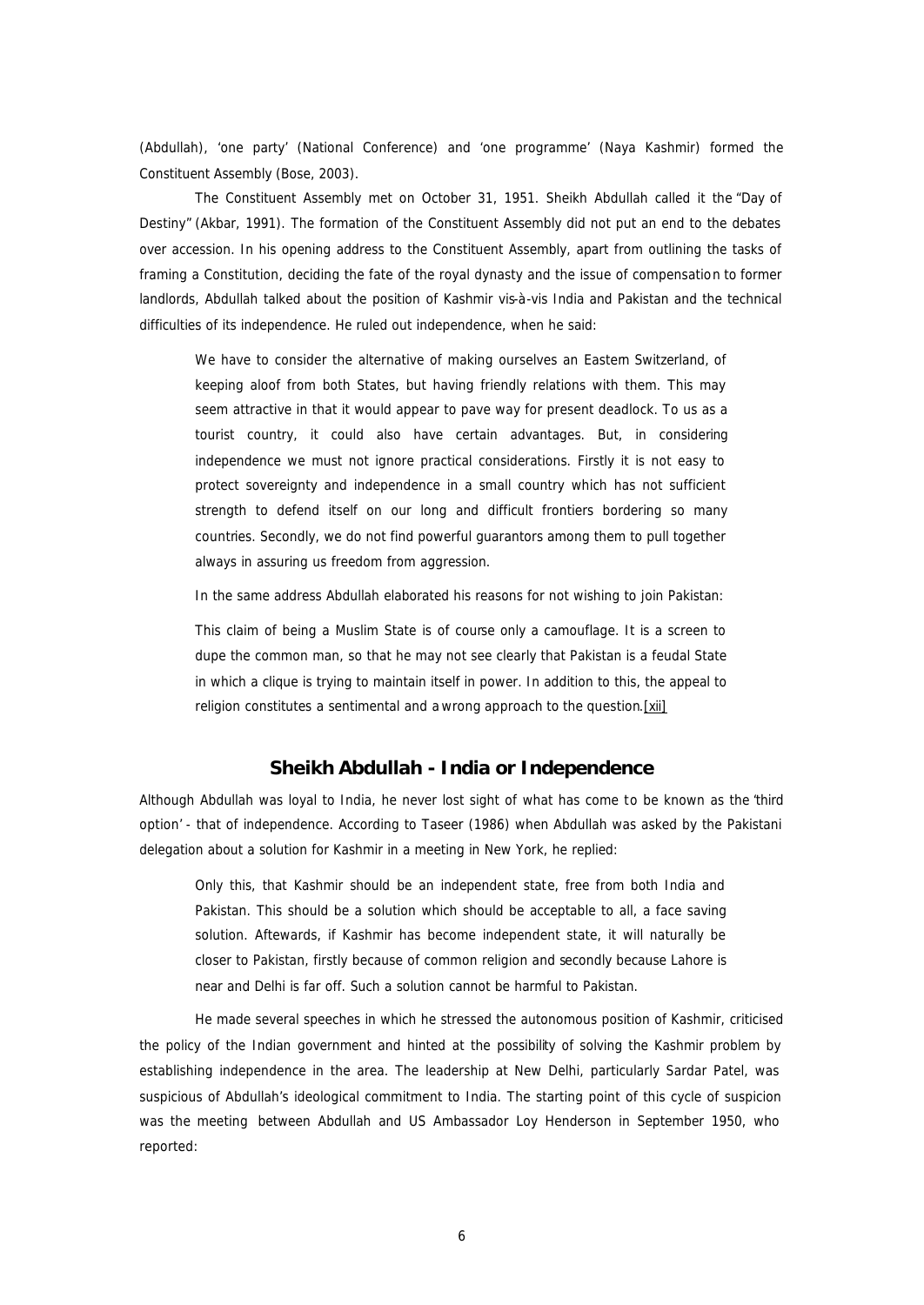*In discussing the future of Kashmir, Abdullah was vigorous in restating his opinion that it should be independent; that the overwhelming majority population desired this independence; and that he had a reason to believe that some Azad Kashmir leaders desired independence and would be willing to co-operate with leaders of the National Conference if there were reasonable chances such co-operation would result in independence*.[xiii]

India's concerns about Abdullah grew especially after his notorious Ranbisiringpura speech on April 11, 1952, in which he said Kashmir acceding to India will have to be of a restricted nature so long as communalism has a foothold in India (Bazaz, 1954, Malik 2005). In order to keep a check on the National Conference and resolve the issue of Kashmir's relationship with India, the Indian Government invited leaders from the State to New Delhi for talks. In July 1952, Abdullah visited New Delhi and after a week of negotiations with Nehru signed an agreement which was meant to put delimitation of Central power on a firm and clear basis. This agreement, known as the Delhi Agreement, confirmed retaining of Article 370 of the Indian Constitution, having their *Sadr-I-Riyasat* chosen by the State Assembly rather than appointed by the President of India, Kashmiris would be classified as citizens of India and their flag will give way to the Indian national flag.

There was opposition to Abdullah's government in Jammu for its land reforms' programme, which became more intense after the ratification of the Delhi Agreement. The main opposition came from the Praja Parishad with its demands for the abrogation of Article 370 and complete merger of Jammu and Kashmir with India. The Praja Parishad's anti-autonomy views were succinctly expressed in a popular slogan: *Ek Desh mein do vidhaan, ek desh mein do nishaan, ek desh mein do pradhaan: nahin chalenge, nahi chalenge* (Two Constitutions in one country, two flags, two Heads of State, these will not be accepted). In order to reduce the Kashmiri Muslim domination, the Parishad proposed that Hindu and Sikh migrants from Pakistan be se ttled in the vale (Malik, 2005). The Parishad organised violent demonstrations, student protests and hunger strikes throughout Jammu. It received strong encouragement from Hindu groups outside Jammu and Kashmir, notably the Jana Sangh.[xiv]

The Jana Sangh, the RSS and the Hindu Mahasabha also organised demonstrations in India to support the ones taking place within Jammu and argued that special status to Kashmir would encourage Muslim separatism. Even the Akali Dal in Punjab, led by Master Tara Singh, joined these agitations. The Jammu and Kashmir Government dealt with the demonstrations with a heavy hand and many of leaders of the Praja Parishad were arrested. Even Shyama Prasad Mookerjee was arrested when he attempted to enter the state and he subsequently died (of a heart attack) on May 8, 1953, while in detention.

In May 1953, less than a year after signing the Delhi Agreement, Abdullah was again discussing independence, this time with US Presidential candidate Adali Steveson.[xv] Abdullah's on-off stance on accession in his speeches and the disclosures to the foreign visitors was most disturbing to the Government of India (Lamb, 1991). Abdullah soon came to be regarded as a'loose cannon' in Indian political annals. The National Conference too started drifting apart into two camps on the critical issue of accession: one, led by Abdullah and Beg, advocating maximum distance within the terms of Article 370 and other led by Bakshi and Sadiq, working for greater integration with India (Krobel, 1954). The divide within the National Conference was severe enough for Abdullah, as reported by his colleague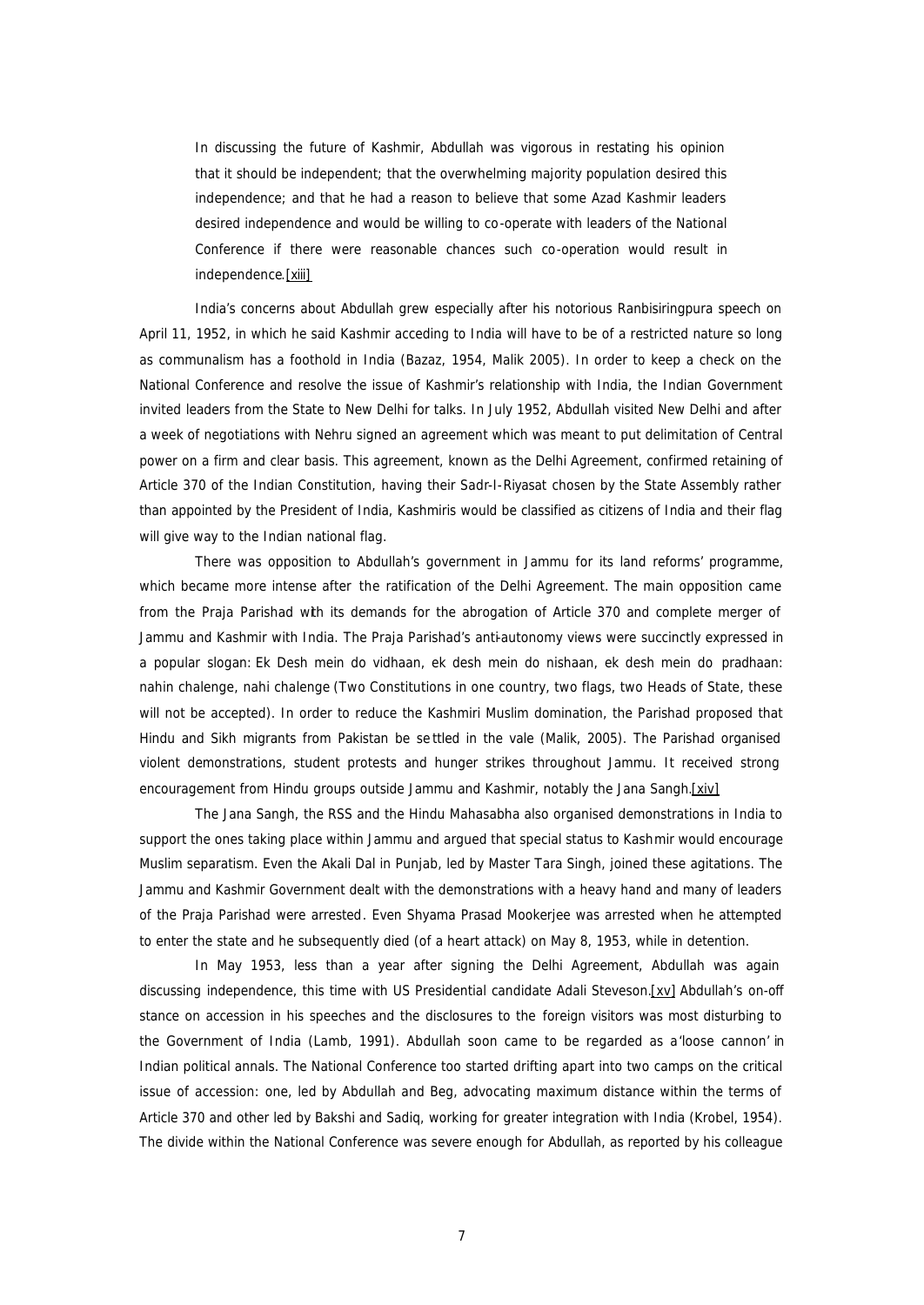D P Dhar, to prepare to drop the Bakshi group from government and the party (Akbar, 1991). By 1953, New Delhi and Abdullah had grown apart. Consequently, in August, Abdullah was arrested and one of his top lieutenants, Bakshi Gulam Mohammad was installed as the new Prime Minster.

# **Constitutional Changes and Politics of Plebiscite (1953- 1973)**

Post 1953 was a new era of politics in Kashmir. Many constitutional changes were made for further integration of Kashmir into the Indian Union. However, the absence of Abdullah was felt in Kashmir politics but it did not end the demand for a plebiscite which was supported by various religious-political groups. The arrest of Abdullah was followed by the arrest of other National Conference leaders, including former cabinet minister Afzal Beg under the Public Safety Act (Bose 2003). There were massive protests after Abdullah was overthrown and brutal policing methods were used to suppress the protestors. The main charges against Abdullah and his colleagues were 'inciting communal disharmony, fostering hostile feelings towards India and treasonable correspondence with foreign powers' (Malik, 2005). Abdullah's government was also accused of corruption.

The new government in Srinagar was re-shuffled, sympathisers of Abdullah were weeded out of the leadership of the National Conference and in October, Bakshi won a unanimous vote of confidence from the purged Constituent Assembly. As prime minister, Bakshi had a two-fold job of proving loyalty to New Delhi by not questioning the integration of Jammu and Kashmir into India and gaining the approval of the Kashmiris by proving to be their true leader. Bakshi was able to get financial support from the Government of India. He made some concessions to the Kashmiris by partially restoring free trade, easing food rations, abolishing import duties on salt, raising government wages and promising investigation of corruption and reforms in education. Hydro-electric projects, medical and engineering colleges, roads across the valley, facilities for tourists and a tunnel at Banihall to improve communication with Jammu materialised (Bhattacharjea). But, the impact on the public was mixed. Mir Qasim (1992), then a cabinet minister recalls: *The people were happy with our work but would not*  forgive us for the plight of the Sheikh and therefore would not fully co-operate in our development *projects*.

Under the Bakshi regime, many constitutional changes took place to bring greater integration of Jammu and Kashmir with the Indian Union. In February 1954, the recommendations of the Basic Principles Committee set up by Bakshi, including finality of accession, were accepted by the Constituent Assembly. Kashmir's financial and fiscal relations with New Delhi were placed on the same footing as those other states of India (Lamb, 1991; Bose, 2003). On May 14, 1954, certain provisions in the Indian Constitution concerning fundamental rights became applicable in Jammu and Kashmir with a condition that these civil liberties could be suspended at any time in the interest of 'security' without any judicial review. In October-November 1956, the Constituent Assembly approved a draft of Constitution for Jammu and Kashmir which started from the premise that 'the State of Jammu and Kashmir is and shall be an integral part of the Union of India' (Noorani, 1990..Kashmir question). The Indian Parliament was also empowered to legislate upon a wider range of subjects than the three listed in Article 370 (Defence, Communication and Foreign Affairs). The State Constitution recognised the authority of the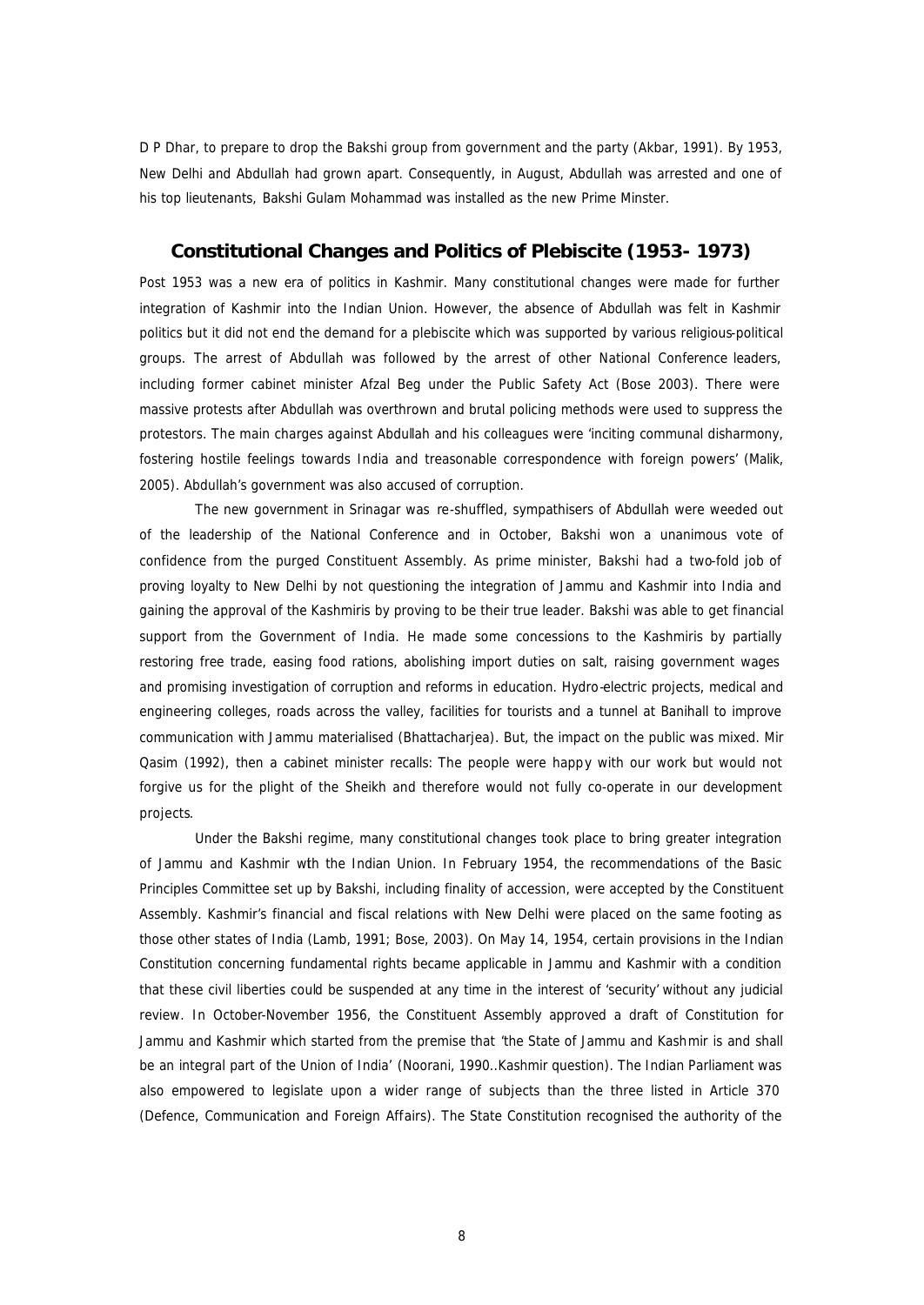Indian Supreme court in 1956 and in 1958 further administrative integration was achieved when the Indian Administrative Service and the Indian Police Service were authorised to function in the State.

Bakshi's stand on the integration of Kashmir with the Indian Union caused New Delhi to turn a blind-eye on corruption and nepotism. There was no political space for any form of opposition. Puri (1993) points out that Nehru was familiar with the shortcomings of the Bakshi regime but he (Nehru) 'argued that India's case (on Kashmir) now revolved round him and so despite all shortcomings, the Bakshi government had to be strengthened'. He further quotes Nehru as saying that Kashmir politics 'revolved around personalities' and hence 'there was no material for democracy there'.

The slogan of plebiscite remained dormant for some years until it was again revived with the formation of the Plebiscite Front in 1955 by Mirza Afzal Beg, who became its President. The Plebiscite Front stood for self-determination through a plebiscite under UN supervision, withdrawal of the armed forces of both nations from Kashmir, restoration of civil liberties and free elections (Bose, 2003). Though the State government tried to crush it by arresting Beg and other leaders, its members continued sensitising the people through public meetings and publishing writings on the genuineness of the Kashmiris' right to self-determination (Gania, 1986). Defending the right to self-determination, Abdullah, who was not a member of the Plebiscite Front but a patron, argued at length on the validity of self-determination and counselled the Government of India that the only solution to the Kashmir problem would be to grant self-determination to people of state under the supervision of international agency.[xvi]

Elections to the Legislative Assembly were held in Jammu and Kashmir in March 1957, following the adoption of the State's constitution and again in 1962. Both the elections, it was alleged, were heavily rigged. It was confirmed by the fact that following the 1962 elections, in which National Conference won 70 out of 75 seats, Nehru wrote to Bakshi: *In fact, it would strengthen your position much more if you lost a few seats to bona fide opponents.[xvii]* In October 1963 Bakshi was forced to resign under the Kamraj Plan[xviii] and he was replaced by one of his cabinet ministers, Khwaja Shamsudin.

In late December 1963, while Abdullah was still in jail, the *Mo-e-Muqaddas* (the Holy relic) disappeared from Srinagar's Hazratbal shrine.[xix] Word of the theft spread throughout the city and thousands marched through the streets of Srinagar demanding that the thieves be caught and punished. The *Mo-e-Muqaddas* Action Committee was set up by outraged Kashmiris, which temporarily united the pro and anti-Abdullah factions (Akbar, 1991; Schofield, 1996). Abdullah's son Farooq Abdullah and Mirwaiz Maulvi Farooq jointly protested against the theft. On the intervention of Intelligence Bureau of India, headed by B N Malik, the holy relic was traced and returned to the Shrine, though the names of culprits who stole it were never revealed. [xx] The tense atmosphere in the valley was relieved only when a panel of religious leaders examined the relic and declared it authentic. Soon after the return of the sacred relic, Shamsuddin was replaced as prime minister by Ghulam Muhammad Sadiq.

When the Mo-e-Muqaddas crisis was resolved Abdullah was released along with his faithful comrade, Afzal Beg, in April 1964. He received a hero's welcome on reaching Srinagar and immediately went on the offensive, because two days after his release he said, "We have to win hearts and if we fail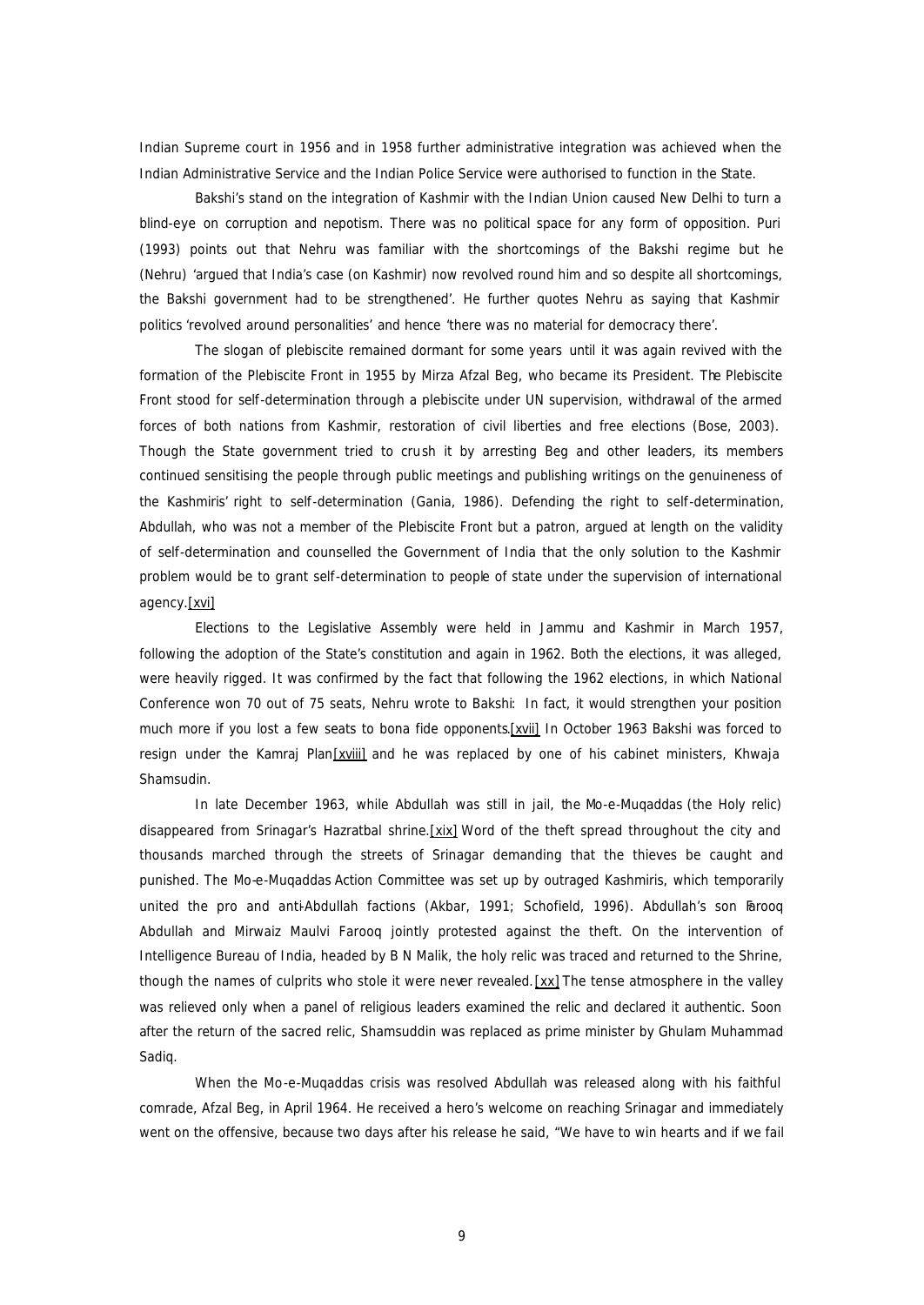in this regard we cannot be ruled by force." In April Abdullah traveled to Delhi for talks with Nehru and in May he went to Pakistan for talks with President Ayub Khan. The death of Nehru, when Sheikh Abdullah was still in Pakistan, proved fatal to further deliberations between two countries on the Kashmir issue. In February 1965 Abdullah went to perform Hajj and he traveled to Algeria where he met Chinese Prime Minister Chou-en Lai. This annoyed the Indian authorities. After his Haj trip, Abdullah was again arrested and detained for three years. During this period the constitution of Jammu and Kashmir was even more closely integrated with the Indian Union. In March 1965, the State Assembly passed a constitutional amendment that abolished the post of *Sadr-e-Riyasat* (titular head of state) elected by the members of state legislature and replaced it with the post of a governor (standard term used in all Indian states) to be appointed by New Delhi. Other amendments passed at the same time changed the title of 'prime minister' to chief minister (as in all Indian states) and provided for direct election to elect members to the Lok Sabha; they were previously nominated by the state legislature (Bose, 2003).

In 1967, elections were held to constitute a new State Assembly. Congress party candidates those sponsored by the Sadiq-Mir Qasim faction of the National Conference - were returned unopposed in 22 of the valley's 42 constituencies. The ruling party won 60 of 75 seats in the legislature. The situation changed somewhat in 1968 when Abdullah was released. In October 1968, a large group of Kashmiri politicians gathered at a State People's Convention, including Mirwaiz Farooq, who advocated accession to Pakistan. Abdullah, leading the Plebiscite Front with Beg, still included independence as an option in his speeches but criticised the Indian Government in the second convention held in 1970. The Indian government responded by barring Abdullah from entering Jammu and Kashmir and banning the Plebiscite Front before the general election. But, these events were soon overshadowed by the war which saw the dismemberment of Pakistan (Widmalm, 2002).

In March 1972, Syed Mir Qasim came to power, winning with a comfortable majority. The main opposition in the form of the Plebiscite Front was banned by the Indian government for its alleged association with the militant group Al-fatah. Hundreds of members of the Plebiscite Front were put behind bars, for which Sheikh Abdullah said, "… *the doors to democratic processes have thus been banged on real representatives of the people".*[xxi] The Plebiscite Front was considered as the main threat due to its popularity among the people and the good voter turn-out for them in the 1969 Panchayat elections. In his presidential address Mirza Afzal Beg, comme nting on the participation of the Plebiscite Front in the elections, said:

In 1969, we committed another crime while we declared to participations in the *elections. We expected victory but it caused worry to the ruling elite. We won by 98 per cent votes but the results were shown reversed. We resisted and did not stop there - we further declared, in 1970, our desire to participate in the elections of 1972. Consequential upon this declaration we and our party workers were imprisoned and our organisation was declared unlawful. This election, therefore, was as unfair as the earlier one.*[xxii]

There were protests against the alleged rigging of elections. It was refuted by Mir Qasim initially, but later confirmed by him in his biography *My life and Times* (1992) in these words: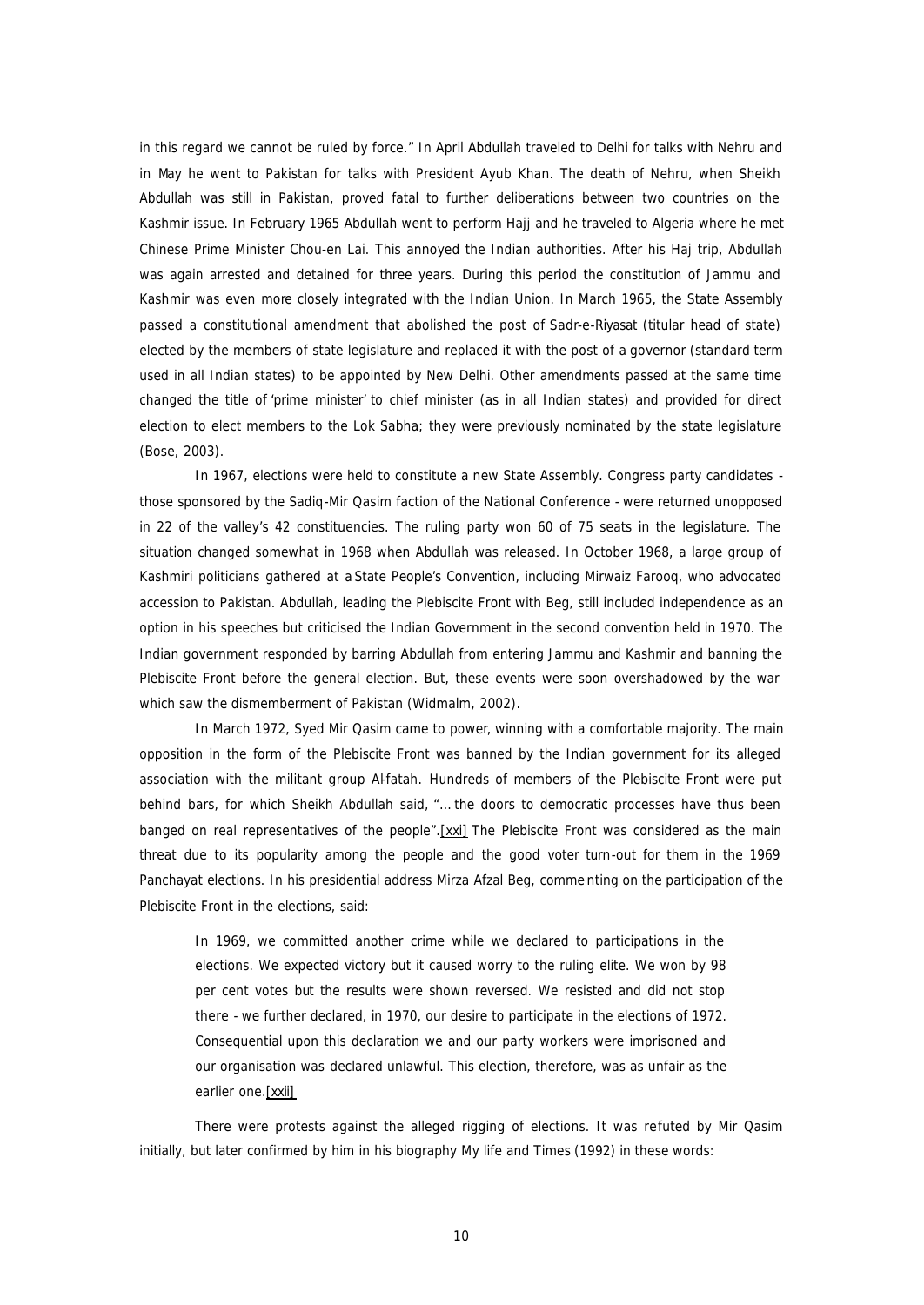*If the elections were free and fair, the victory of the Plebiscite Front was a foregone conclusion. And, as a victorious party, the Front would certainly talk from a position of strength that would irritate Mrs Gandhi who might give up her wish to negotiate with Sheikh Abdullah. That in turn would lead to confrontation between the Centre and Jammu and Kashmir*.

# **Kashmir Accord - Plebiscite to Autonomy**

Mir Qasim began to relax a number of restrictions on his opponents, mainly the Plebiscite Front, in order to pave the way for possible negotiations with Abdullah. In April 1972, Begum Abdullah was allowed to return to Kashmir, many members of the Plebiscite Front were released and in June the internment order on Abdullah and Mirza Afzal Beg was lifted. It seemed that Abdullah had not given up his stand on self-determination as is reflected in a recorded speech just after his release:

*The final arbit ers of the destiny of the State are its people and not India or Pakistan. We will not permit others to divide our home. We are its rightful owners.*[xxiii]

Soon there was a change in his position. He openly criticised Bhutto for interfering in Kashmir politics and showed interest in negotiations with the Government of India. He shifted focus from plebiscite to greater autonomy within the Indian Union. On June 23, 1972, Abdullah announced at the *Hazratbal* Shrine that Mirza Afzal Beg had absolute authority to discuss with Delhi any 'greater autonomy formula for Kashmir'.[xxiv]

One of the reasons put forth for this change in Abdullah was the humiliating defeat of Pakistan in the 1971 war and the Shimla Agreement. It also meant no further political or diplomatic support could be expected from Pakistan. According to Akbar (1991) it was not so much the Shimla Agreement as the defeat of Pakistan in 1971 that convinced Abdullah that there was no longer much joy to be had from across the border. An ex-member of the Plebiscite Front said the '*defeat of Pakistan broke the back of all pro-self-determination individuals and Sheikh Abdullah was no exception, though as a leader he should have stood firm'.*[xxv] Ganai (1984) argues that the politics of plebiscite had given plebiscite no dividends and it failed at the UN and at the domestic level. Pakistan had also failed in its stand on account of its own contradictions at the domestic and international levels. The other reason put forth by critics of Abdullah was his personal interest to regain premiership. After remaining out of power for more than 20 years he was eager to grasp at any chance that came in the form of the Kashmir Accord. The fact that secret talks between the Indian government and Abdullah and Beg had started few months prior to the 1971 war and Beg's announcement just after two months of the war that they were ready for dialogue, made the Kashmiri people suspicious about Abdullah's change of stance on plebiscite.[xxvi]

Prior to the final settlement of the Kashmir Accord, Farooq Abdullah, elder son of Sheikh Abdullah, visited Azad Kashmir in May 1974 to check the mood across the border. Addressing a gathering at Islamabad airport, he said, "T*he right to shape the future of Kashmir vested with Kashmiris alone and no solution would be accepted which was against the will of the people*[xxvii]… *Sheikh Abdullah will be willing to come to Pakistan in search of a peaceful settlement of Kashmir's dispute on*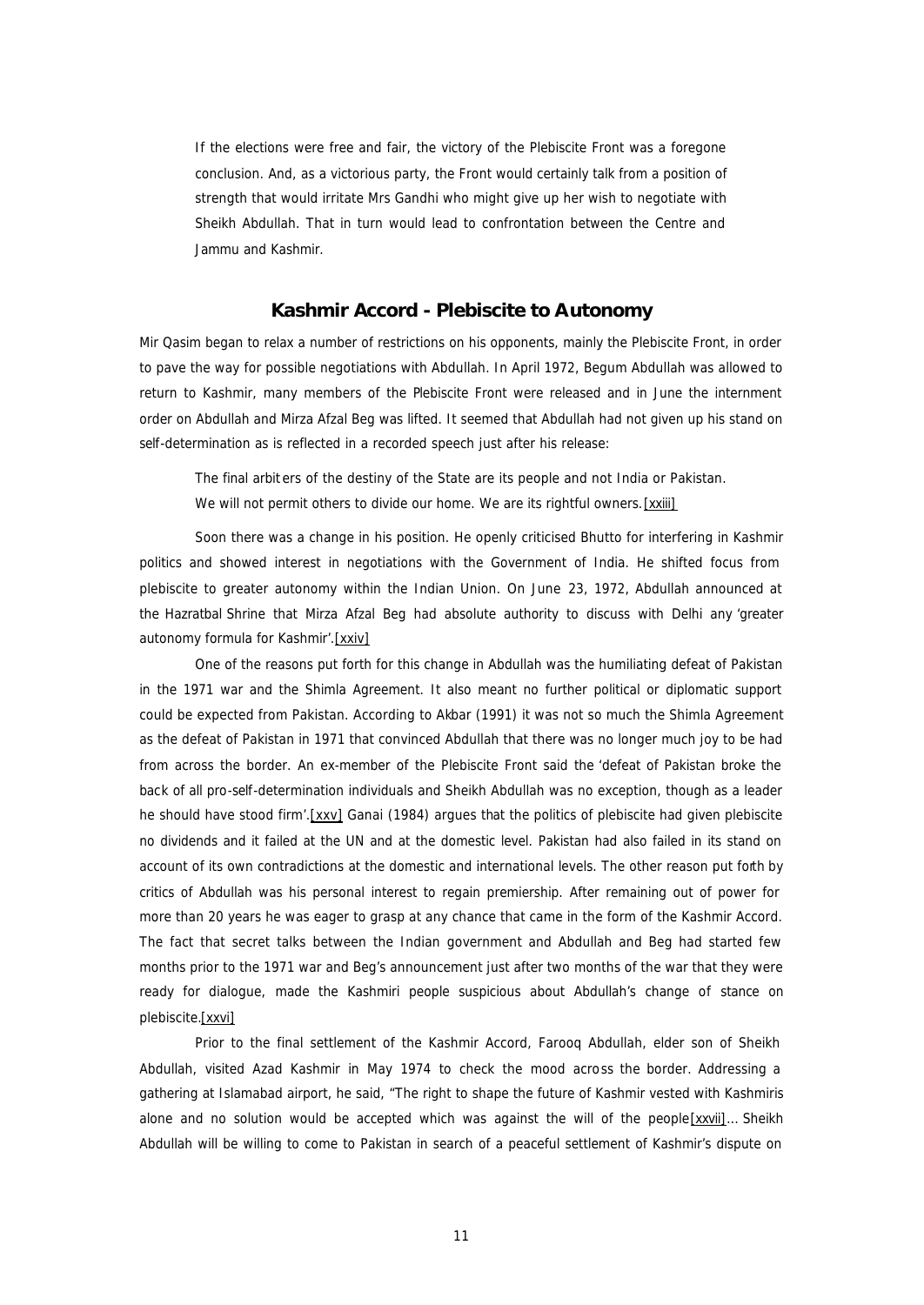*the basis of the state's people's right to self-determination*." He dismissed claims that his father had reached any settlement with the Indian government, compromising his stand on the Kashmiris right to self-determination[xxviii]. At a convention at Mirpur, where he shared the dais with Maqbool Bhat and Amanuallah Khan of Kashmir Liberation Front [xxix], the view that he heard repeatedly was that Kashmir would vote for independence in the plebiscite and not for Pakistan and this should be conveyed to Indian Prime Minister Indira Gandhi and Abdullah (Akbar, 1991).

G Parthasarathi was the negotiator chosen by Indira Gandhi. In the final settlement key roles were played for India by D P Dhar and P N Haksar- both Kashmiri Pandits - who were always close to Indira Gandhi. In his talks Beg had proposed pre-1953 status of Kashmir which included transfer of the fundamental rights' provision for the Jammu and Kashmir Constitution, removal of the authority of the Election Commission and modification of Article 356 to prevent arbitrary imposition of President's rule. None of his proposals were conceded by India. As claimed by Indira Gandhi in Parliament on February 24, 1975, "It was not found possible to agree to any of these proposals (Akbar, 1991)." The conclusions of the agreement between Beg and Parthasarathi reaffirmed, virtually without modification, the terms of Kashmir's incorporation into the Indian Republic since 1953. Although Kashmir's special status, enshrined in Article 370 of the Indian Constitution was retained, the state was termed 'constituent unit of the Union of India' (Schofield, 1996).

On the one hand Indira Gandhi had to legitimise, in the eyes of the people, the settlement with Sheikh Abdullah – a person accused of attempting secession - and on the other hand Abdullah and his associates had to persuade the people in Kashmir whom he had motivated for plebiscite, that peace was the only option.

*In pursuance of government's policy to secure the active co-operation and involvement of all democratic, secular and progressive forces in the country it was desirable to have a dialogue with Shiekh Mohammad Abdullah.*[xxx]

Abdullah justified this agreement. He says in his biography *Aatish-e-Chinnar*:

*We only wanted Article 370 to be maintained in its original form… our readiness to come to the negotiating table did not imply a change in our objectives but a change in our strategy.*[xxxi]

Abdullah, Afzal Beg and their supporters in the valley claimed the agreement was a success because they had regained autonomy through Article 370. But all the post 1953 changes were retained reducing Kashmir's autonomy; Article 356 was retained. The nomenclatures of Prime Minister and *Sadar-i-Riyasat* which were the pot ent symbols of autonomy in public perception in the valley were not brought back (Malik, 2005). The Indian government was able to pass laws relating to the prevention of activities that disclaimed, questioned or disrupted sovereignty and territorial integrity, encouraged cession of any territory from the Indian Union or insulted the Indian national anthem and the Constitution (Saraf, 1977). So any movement for self-determination that challenged the sovereignty of India over Kashmir was considered against the integrity of India and the pro-self-determination groups could be dealt with under the appropriate laws. Arresting people under public safety acts became more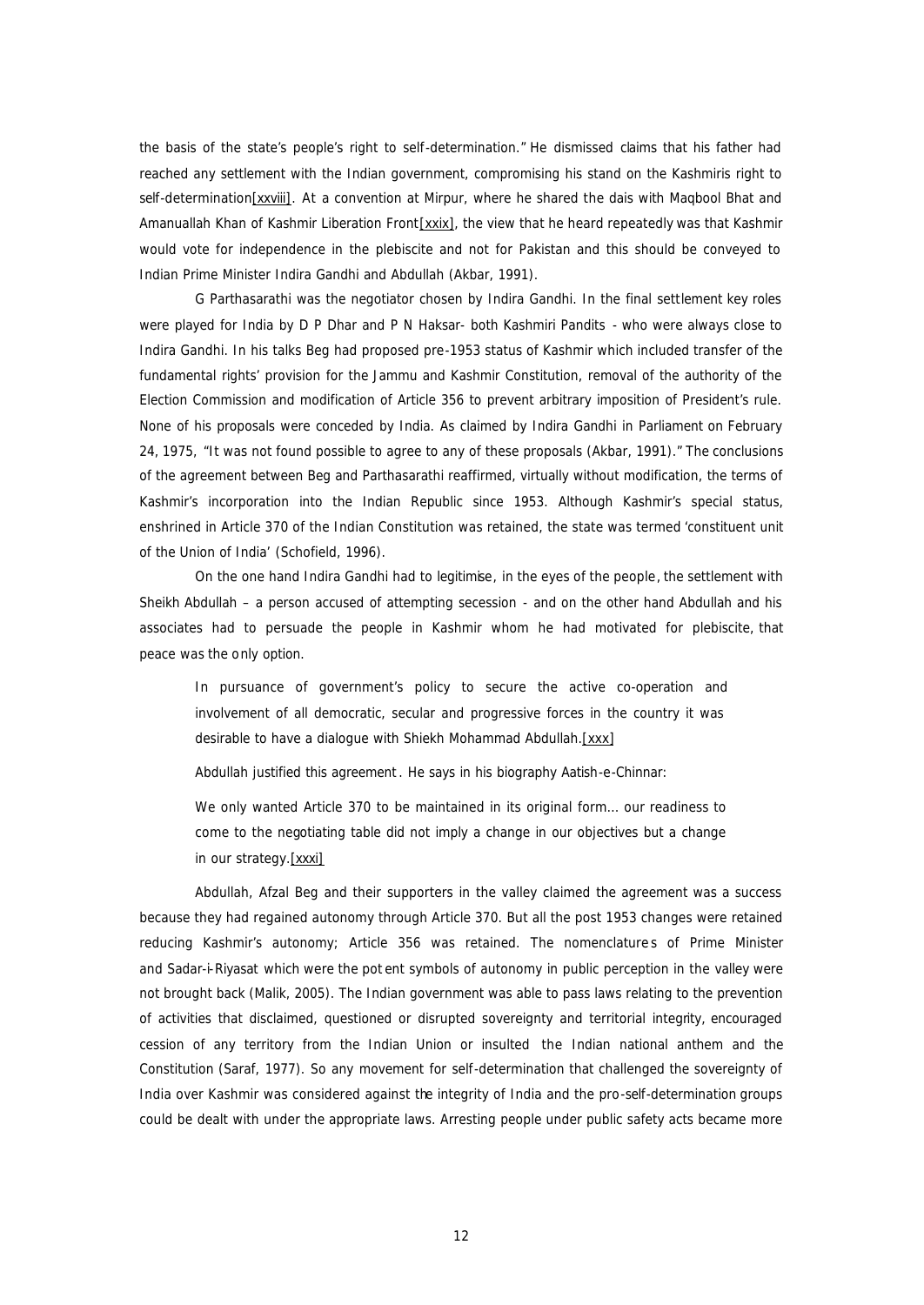common. The concessions to State autonomy under this accord included allowing the State Assembly to legislate on some social and welfare issues but only with the Indian president's approval.

This Accord marks an important point in Kashmir politics and in popular perception in the valley; the accession of the State of Jammu and Kashmir by the autocratic Maharaja in 1947 had confirmed a popular leader in Sheikh Abdullah. There was an opposition to this accord in Pakistan, in Azad Kashmir, the Kashmir valley and even in the Jammu region. Z.A Bhutto, the Prime Minister of Pakitsan called for a strike throughout Pakistan on February 28 1975, in protest against the accord which he said was against the Shimla Agreement and the UN resolution. In Jammu it was the Jan Sang with its earlier slogan *Ek Vidhaan, Ek Pradhan, Ek Nishan* that criticised the accord for retaining Article 370 which distinguishes the state of Jammu and Kashmir from other states of the Indian Union. In the valley the main opposition came from the Awami Action Committee of Mirwaiz Farooq who accused Abdullah as 'selling out to India' and 'giving away' his people's right to self-determination. According to Bazaz (1978), "the protracted negotiations were carried on secretly and the Kashmiris were taken into confidence till the deal was struck early in 1975. The outcome in the shape of an agreement between Sheikh Abdullah and Mrs Indira Gandhi, Prime Minister is known as Kashmir Accord".

Across the border in Azad Kashmir, the leadership supporting Kashmir's accession to Pakistan in Muzafarabad as well as pro-independence groups based in Mirpur, ed by Amanuallah Khan and Maqbool Bhat also criticised the accord as Abdullah's surrender to India. There was bitterness among the Kashmiris on both sides of the LoC regarding what they considered as a 'sell out'. 'A lady (Indira Gandhi) had tamed the toothless lion of Kashmir' was the lead story in the Kashmiri press (Hussain, 1991).

In February 1975, Mir Qasim offered to step down, and lend the support of the Congress legislators to Abdullah who was sworn as the new chief minister. Beg was made cabinet minister. Both won by-elections as independents. In May 1975, Abdullah invited the Congress members in the State assembly to merge with the Plebiscite Front to form a new National Conference. The Congress party did not agree. Indira Gandhi wanted Abdullah to be a part of the state Congress party to put an end to anti-New Delhi feelings in Kashmir (Behera, 2006). Abdullah went ahead in reviving the National Conference. With only a handful of seats in the state Assembly he led the government with the support of the Congress party that held the majority. He wanted to have elections because he was confident that the National Conference would win. In the subsequent years, the National Conference again drifted away from its stand on the Kashmir Accord by symbolically displaying green handkerchiefs and rock salt as symbols of Pakistan or independence.[xxxii]

## **Decade of Elections and Alliances, 1977 -1987**

In March 1977 the State Congress party attempted to remove the 'power discrepancy' by withdrawing support to Abdullah's government and demanded that their leader Mufti Sayeed be appointed Chief Minister. However, the Assembly was dissolved by Governor Jha on the request of Abdullah and fresh elections announced. [xxxiii] Abdullah had a mild heart attack three days before voting was to take place. The audio tapes of his speech, recorded on his sickbed, were played all over valley, He told the Kashmiris that '*this election had become a referendum on their self-respect; they had an opportunity to*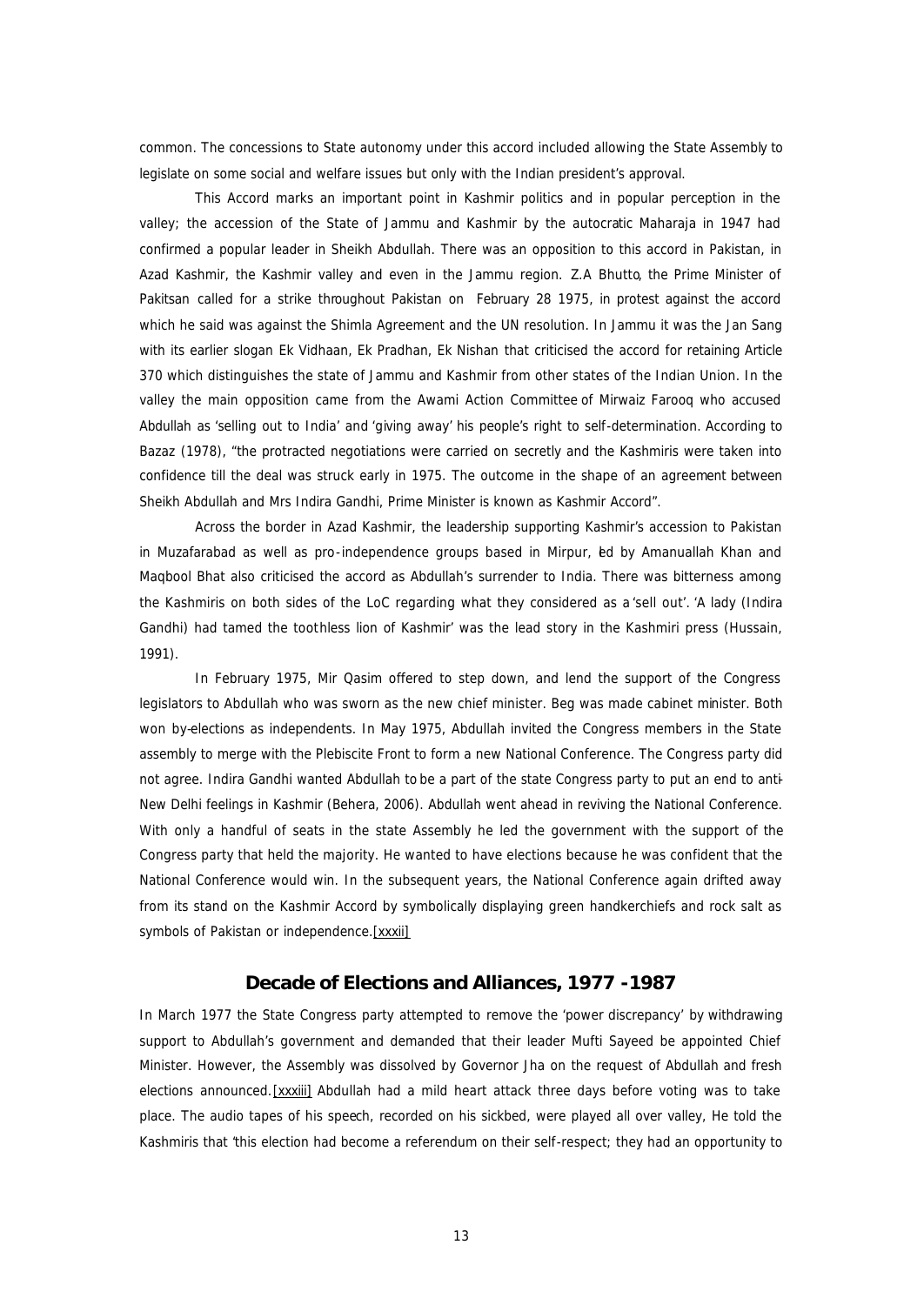*show the world that they were masters of their own destiny and no one from Delhi could dictate their future (Akbar,1991)'*. There was great sympathy and support for Abdullah. The Congress and the Janata parties also contested the elections but it was the National Conference that garnered a clear majority.

Thus, in the 1977 elections, considered to be relatively free and fair, Abdullah's National Conference came back to power[xxxiv]. The results of this election were interpreted variously by scholars - Akbar (1991) looked at it as public approval of the Kashmir Accord for accession and integration with India, while Malik (2005) argued that it was Abdullah's return to demand for autonomy and not the Kashmir Accord that had received popular mandate.

In the subsequent years the authoritarian nature of the National Conference became quite evident and the politics of its members diverged from real issues to expressing personal loyalty to Abdullah. The Sheikh Abdullah family - sons, wife and son-in-law - were controlling the National Conference. No dissent was allowed; even a close associate like Mirza Afzal Beg was expelled from the National Conference (Bazaz, 1978). In the early 1980s there were many protests against the National Conference in Jammu and Ladakh against alleged regional and religious bias. The last straw was Abdullah's effort to move the Resettlement Bill in the Assembly. Abdullah justified the Resettlement Bill by saying that people who had left the state of Jammu and Kashmir out of fear or untoward circumstances in 1947 and were residing in Pakistan and Azad Kashmir, continued to be citizens of the State (Ganai, 1984). This Bill did not get any positive signal from the Centre and was rejected later. On September 8, 1982, Abdullah passed away and Farooq Abdullah was declared his political heir - in keeping with the subcontinent's destructive tradition of combining democratic and dynastic politics (Bose, 2003). Farooq Abdullah took over as new Chief Minister of the state[xxxv].

As new chief minister the first controversy that Farooq Abdullah had to face was over the Resettlement Bill, which was passed in the Assembly with the help of close associates of his father. It was sent back to the State Assembly by Governor B K Nehru and was later dropped. Farooq wanted to have elections to prove his credibility, But the Centre first wanted an alliance to be arranged between the Congress and the National Conference (Malik 2005). Farooq was not interested and explained his refusal as:

*The decision that was made by our party was consistent with the views of Sheikh Abdullah who had always wanted that the National Conference to stand on its own and retain its identity. This would have been seriously jeopardised if we had gone in for an electoral alliance on the lines suggested by the Congress* (Abdullah, 1985).

He knew that this alliance would be viewed with suspicion by the people and could prove detrimental to his political career, He did not stand by his words for long though, and entered into an alliance with the Congress in 1987. In the 1983 elections the National Conference and the Congress contested for all 76 seats. The major issues raised by the two parties were again autonomy and integration, respectively; Farooq called for the preservation of Article 370 while Indira Gandhi promised removal of regional differences and greater integration. The National Conference won the elections with 46 seats - all the seats in the valley and even managed eight in Jammu. A sizeable number of these seats were won by supporters of G M Shah - a senior National Conference member and brother-in-law of Farooq. The two were not on good terms. Shah was expelled from the party in October 1983, and he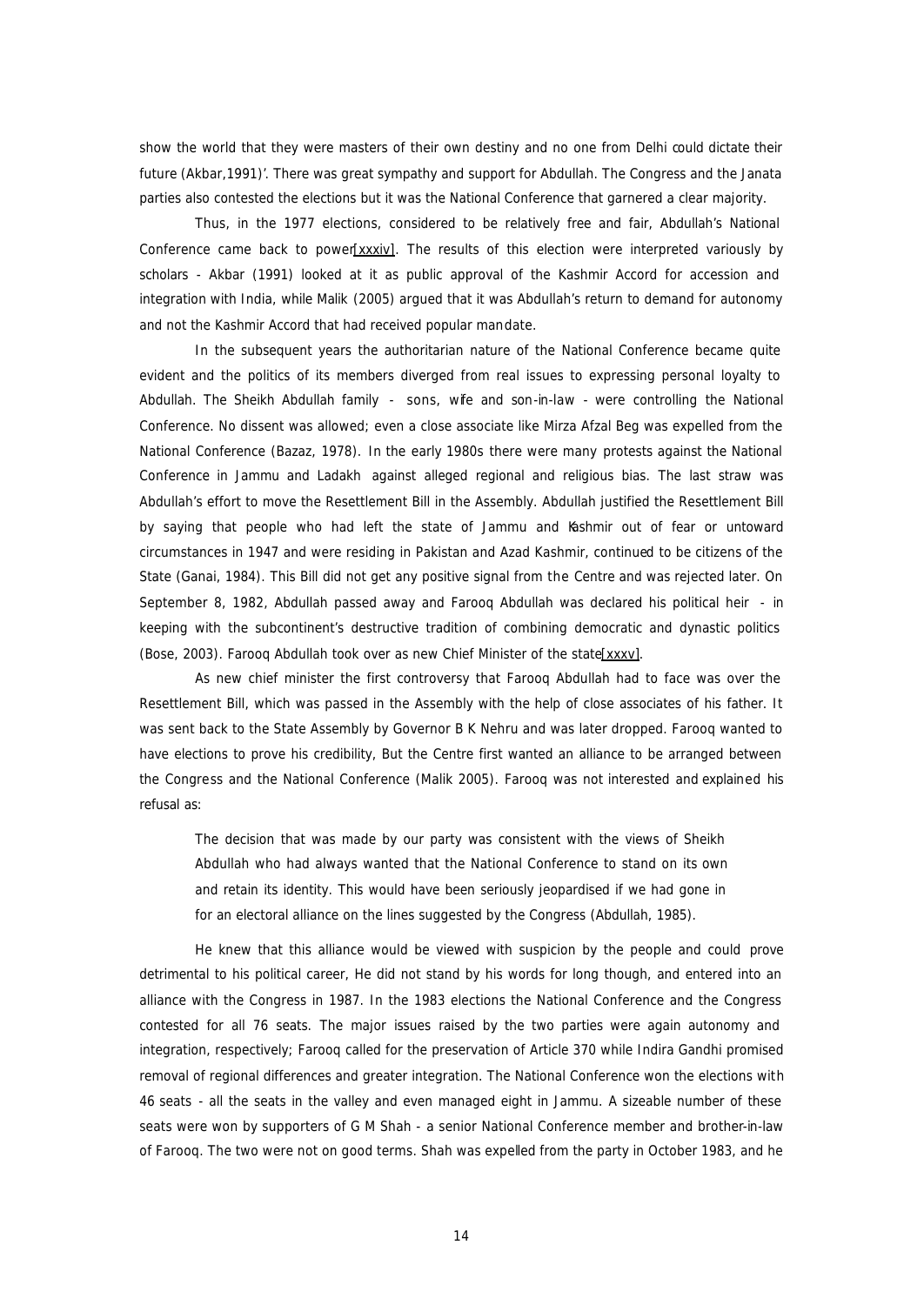formed his own party called Asli National Conference[xxxvi]. Farooq's position was further threatened by the emerging non-Congress regional parties[xxxvii]. He was also accused of not curbing 'antinational' elements in valley by citing the incident during a cricket match between India and West-Indies in Srinagar on October 13, 1983, when green *Jamat-i-Islami* flags (which the media referred to as Pakistani flags) were waved [xxxviii].

In 1984 there was a new and dramatic turn in Kashmir politics with the dismissal of the Farooq government. A letter dated June 28, 1984, signed by 13 MLAs, was presented to Governor Jagmohan saying that they had withdrawn their support to Farooq's government and pledged it to Shah. With the support of 26 Congress MLAs which made a total strength of 39, a new government led by Shah was sworn into office[xxxix]. Governor Jagmohan, who was in the good books of the Centre, took all measures to ensure smooth transition of power. He deployed the Madhya Pradesh Armed Police to prevent any backlash of violence in Srinagar (Bhatachariya, 1994). In his book *My Dismissal*, Farooq says this about the role of Governor in his dismissal:

*He was direct party to the conspiracy but various trappings were given a dramatic touch to make it appear a natural political event… The Governor's action in dismissing my Government was invalid in law. The Rajbawan was not the place to test my majority that day; it should have been tested on the floor of the House* .

Farooq was not as popular as his father but the people sympathised with him over the dismissal of his government. In his biography *My Life and Times*, Mir Qasim wrote, *Mr Jagmohan's unconstitutional act was another nail in the coffin of Kashmiri's faith in Indian democracy and law*. The people of Kashmir were reminded of Sheikh Abdullah's dismissal in 1953 and the installation of G M Bakshi in his place. More than strained Centre -State relations, personality and egos clashes between Farooq and Indira Gandhi seemed to be the cause. The rejection of an electoral alliance with the Congress and the informal alliance with non-Congress leaders outside Kashmir was taken as a personal affront by Indira Gandhi. Malhotra (1989) quotes Arun Nehru, a cousin of Rajiv Gandhi and a member of Indira Gandhi's kitchen cabinet, as saying, "*Indira puppi (aunt) asked us to get rid of Farooq at all costs and we did."*

G M Shah had little public support in the Kashmir valley and there were allegations of corruption against him during his tenure. According to Singh (1995) Shah's government made money like there was no tomorrow and given the uncertainty of the situation it could be true. There were many protests; Srinagar was put under indefinite curfew many times for which Shah earned the name of 'Gulcurfew'. After less than two years in office, he was dismissed on March 7, 1986 in the wake of severe communal riots in the district of Anantnag. Governor Jagmohan was at the helm of affairs till an understanding between Farooq Abdullah and Indian Prime Minister Rajiv Gandhi was reached on a National Conference-Congress alliance.

In November 1986, Farooq was reappointed Chief Minister in the National Conference-Congress coalition government. This alliance was supposed to continue till the 1987 elections but was not welcomed by the people in valley and the sympathy for Farooq after his dismissal was lost. "Overnight, Farooq was transformed from hero to traitor in the Kashmiri mind… the people could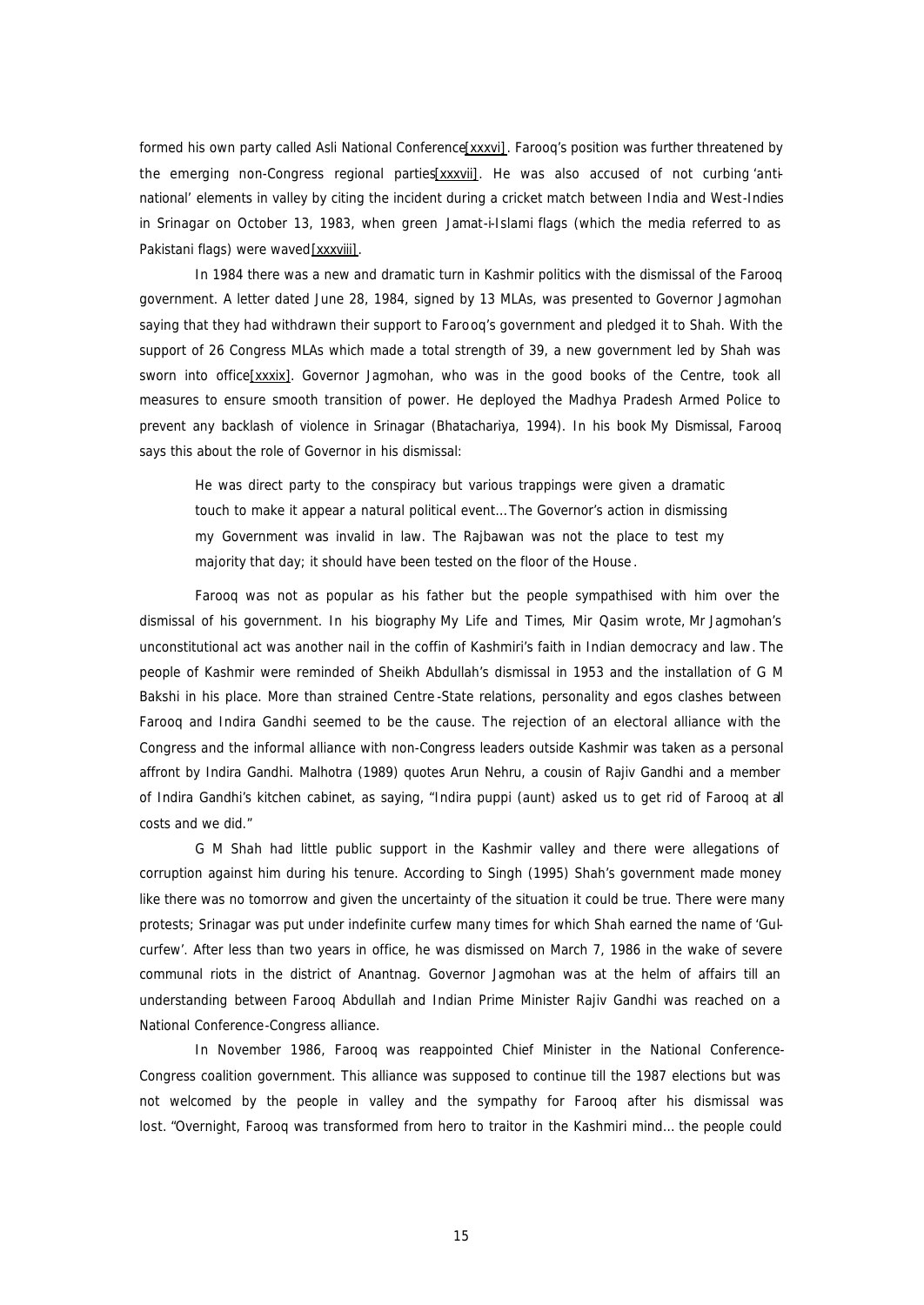not understand how a man who had been treated the way he had been by Delhi and especially by the Gandhi family, could now be crawling to them for accords and alliances,' writes Singh (1995).

The political vacuum created by the National Conference-Congress alliance, was filled up by various religious-political groups which which had formed the *Muslim Mutahid Mahaz* (Muslim United Front - MUF) to contest the 1987 elections. The notable leaders who formed the core of the MUF included Maulvi Abbas Ansari, Syed Ali Geelani, Prof Gani Bhat and Qazi Nissar. [xl] Mirwaiz Farooq's Awami Action Committee, G M Shah's breakaway National Conference faction, the Awami National Conference and Abdul Gani Lone's People's Conference also expressed unity of opinion with the MUF. The MUF's emphasis on Kashmiri nationalism and cultural pride appealed to Kashmiri youth. The MUF underlined its ultimate objective of working towards Islamic unity and against political interference from the Indian government in New Delhi (Schofield, 1996; Verma, 1994). Khemlata Wakhloo (1992), a Kashmiri pandit who was a prominent member of the National Conference at that time wrote about the 'wave' of popular support for the MUF in the valley.

The turn-out in the election was heavy, with nearly 80 per cent overall voting in the valley. The National Conference-Congress alliance won 66 seats; Congress won five out of six seats it had contested in the valley. The MUF had expected to win 10 of the 44 seats it had contested, but won only four (Schofield, 1996). There were charges of widespread rigging.[xli] Shortly before the election, charges were brought against eight MUF leaders for 'rousing religious sentiments of the people and demanding independence from the Indian Union'. The cases were filed under the controversial Terrorist and Disruptive Actvities Prevention Act by Deputy Inspector of Police A M Watali. [xlii] Two days after the election at least five MUF leaders were arrested for 'anti-national activities'.[xliii] According to Puri (1993) not only were the poll results manipulated, polling agents of the Opposition candidates were arrested and beaten up by the police and the 'victorious' National Conference candidates. Qazi Nissar, a prominent preacher and MUF leader, had this to say in the aftermath of the election, "*I believe in the Indian Constitution. How long can people like us keep getting votes by exploiting Islam? We wanted to prove we can do something concrete. But this kind of things make people lose faith in India*. [xliv] Similarly Abdul Gani Lone of the People's Conference who contested the election under the umbrella of the MUF had this to say of his experience in the 1987 election:

*It was this that motivated the young generation to say 'to hell with the democratic process and all that this is about' and they said 'let's go for the armed struggle'. It was the flash point. The thought was there, the motivation was there, the urge was there and the opposition was there. The situation became ripe and then the flashpoint...*[xlv]

Considering the less than perfect record of elections in Kashmir, Malik (2005) argues that the 1987 rigging could be considered the 'straw that broke the camel's back' - the people become totally disillusioned with the electoral process and more so with India.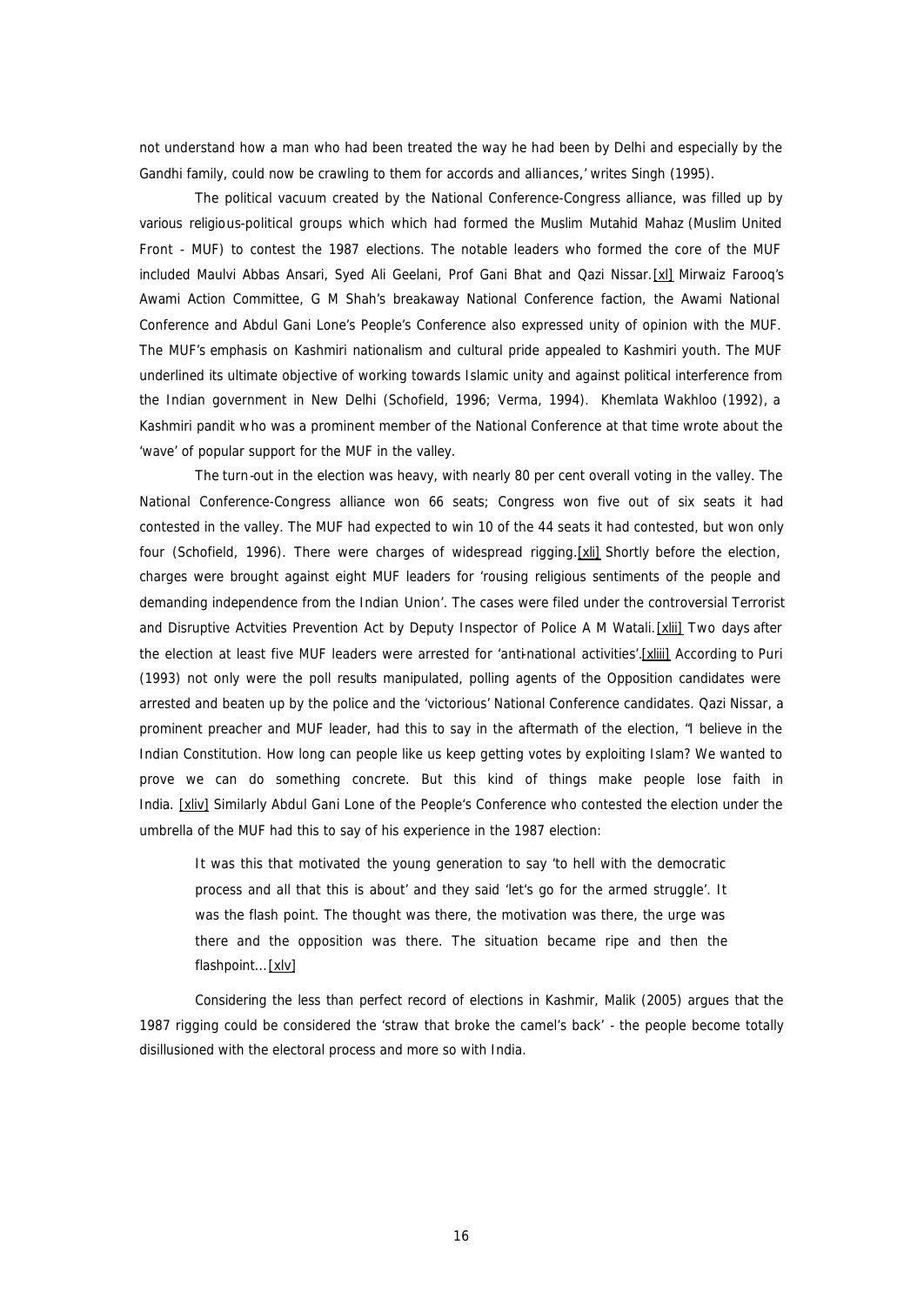# **Re-emergence of Self-determination movement (Azadi)**

The early years of the current *self-determination* movement, 1989-91, were characterised by massive demonstrations of popular alienation, in the form of protest marches, strikes, riots and other forms of opposition to rule by the Indian state. On this fertile ground of deep alienation, a plethora of militant groups emerged as the violent visage of the popular wave of anti-India sentiment. Armed militancy in the Kashmir valley was perhaps inaugurated by the arrival of a valley-based cell of the Jammu and Kashmir Liberation Front (JKLF). The origins of the JKLF go back to the late 1960s when it was founded as the Kashmir National Liberation Front by Maqbool Bhat and Amanulah Khan and it came into prominence in 1971 after the hijacking of an Indian airliner (Desmond, 1995). The nucleus of this JKLF cell was the so-called 'HAJY' group, which returned after training in Pakistan in 1989 to make public statements about the JKLF manifesto and the need for armed resistance to Indian rule.[xlvi]

The militant attacks on government offices, bridges, buses, murder of police informers and intelligence officers all contributed to the increasing paralysis of the government. Part of the militant strategy was to intimidate National Conference activists in order to oblige them to disassociate themselves from the party, ultimately leading to a complete breakdown of the political process. The commemorative occasions associated with India and the state government, like India's Republic Day, Indian Independence Day, Nehru's birth anniversary, Sheikh Abdullah's death anniversary etc., were observed with valley-wide black-outs and October 27 (On this day in 1947 Indian forces entered Kashmir to fight tribal attack) began to be observed as Occupation Day. In response to the militant's call for a boycott of the Lok Sabha by-elections in November 1989, a large number of polling officers refused to perform duties (Bose, 2003). There was the kidnapping of some important personalities including Rubiya Sayeed, daughter of then Union Home Minister Mufti Sayeed in exchange of which jailed colleagues of militants were released. Chief Minister Farooq Abdullah resigned and the state of Jammu and Kashmir came under Governor's rule. The Centre and State government's initial response to Kashmiri insurgency varied from utter helplessness and confusion to sheer inertia and culpable negligence (Schofield, 1996). According to Punjabi (1991), Governor Jag Mohan who was at the helm of affairs at the beginning of the insurgency failed to observe a thin line, though vital, of distinction between militants, sympathizers of militants and innocent civilians. His recipe was to unleash the coercive arm of the State to eliminate terrorism and force Kashmiris into submission. This proved to be disastrous, it pushed the populace to becoming anti-Indian and turned most apolitical Kashmiris into active supporters of militancy.

The JKLF which consistently advocated the popular ideology of independence, secularism and self-determination for the entire population of Jammu and Kashmir dominated the politics of selfdetermination for long. By 1990-91, apart from the JKLF, a number of significant militant groups had begun to operate throughout the valley, mainly centred on the towns of Srinagar, Anantnag, Baramulla and Sopore. Their objective was either complete independence or unification with Pakistan. Several Islamist groups, which had been part of the MUF, formed militant wings, prominent being the Hizbul Mujahideen - the frontal organisation of the Jamat-i-Islami Kashmir. The Islamist groups articulated the self-determination movement in terms of the Muslim valley waging an Islamic movement against the Hindu Indian state in order to accede to the Islamic Republic of Pakistan. This Islamist voice within the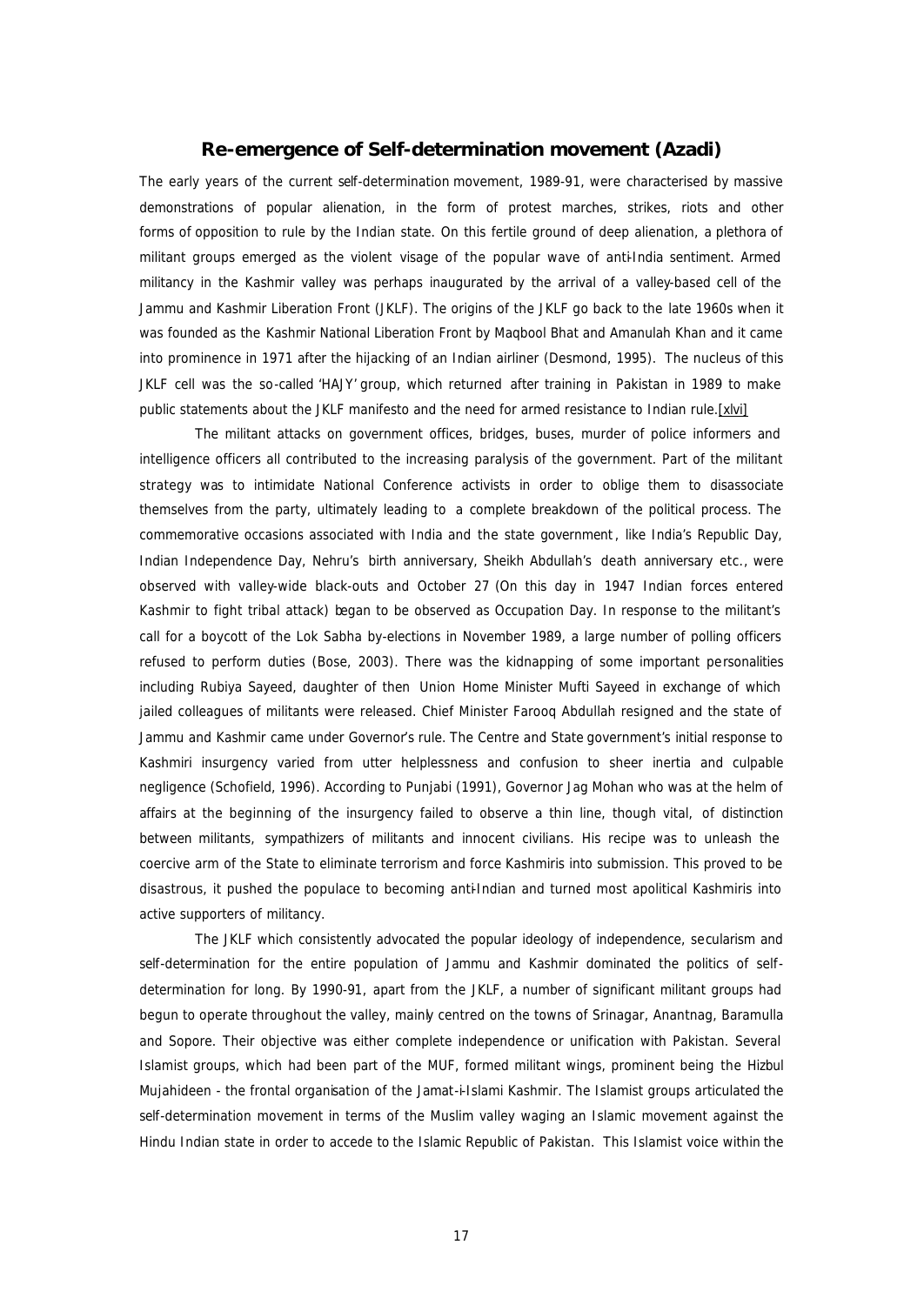Kashmiri self-determination movement came in opposition to the demand of nationalist groups like the JKLF for an independent Kashmir based on secular nationalism. The contemporary self-determination is not a monolith, it has been conceptualised differently by secular nationalist outfits like the JKLF and Islamists like Jamat-i-Islami.

#### **Notes**

- [i] Hindustan Times, October 19, 1947.
- [ii] The Maharaja's critics argue that after fleeing he had no right to take the decision to accede to India because he was no longer in control of his state.
- [iii] We stood with Sheikh Saheb to face Qabalis with axes, knifes and wooden rifles. We used to chant slogans: *Hindu-Muslim Itihaad- Zindabad, Dushman Khabardar, Hum Kashmiri Hai tayaar* (Long live Hindu - Muslim Unity, Beware Enemy is there, We Kashmiris are ready to face them), said G M Kar, sympathiser of the National Conference and part of militia formed by Sheikh Abdullah, in an interview at his house at Srinagar on April 18 2008.
- [iv] The National Conference cadre played an important role, guiding and providing information about the position of tribesmen to the Indian army. Shervani - a senior National Conference cadre - went on his motorbike showing wrong routes to tribesmen to get ambushed by the Indian army. Latter he was caught by tribesmen and killed by driving nails into his body.
- [v] As quoted in Rajendra Saren, Pakistan: the India Factor, New Delhi, 1984.
- [vi] The complete texts of the Indian charges and Pakistani counter-charges may be found in S/628, January 2 1948 and S/646, January 15, 1948.
- [vii] References to the United Nations documents are designated by the letter system used by the UN itself. Thus the Security Council Documents are indicated by S/, and Verbatim Records of Security Council (meetings) by S/PV., followed by appropriate number and date.
- [viii] Resolution 39, 20 January 1948, Doc No S/654
- [ix] Security Council Resolution 47, 21 April 1948, Doc No S/726
- [x] UNCIP Resolution August 13, 1948, Doc No S/1100
- [xi] The first election in Kashmir was held under the Maharaja's rule for the Praja Sabha in 1934 but the suffrage was limited to literate and economically privileged people. The last election to the Praja Sabha was boycotted by the National Conference and the Muslim Conference formed the majority, which had passed the resolution calling for Kashmir's accession to Pakistan.
- [xii] Sheikh Abdullah addressing the Constituent Assembly as cited in Bhatacharjea, Kashmir: The wounded Valley, New Delhi, UBSPD, 1994.
- [xiii] Refer to United States, Department of State, Foreign Relations of the United States 1950, Volume V, The North Easrt, South Asia and Africa, Washington D.C, 1978, pp.1433-35
- [xiv] Jana Sangh was formed by Shyama Prasad Mookerjee in 1951. Its first manifesto announced a four-point programme for strengthening the unity of India and one of the four points was full integration of Jammu and Kashmir into the Indian Union
- [xv] In the shadow of cold war, American activities were viewed with increased suspicion by the Indian Government.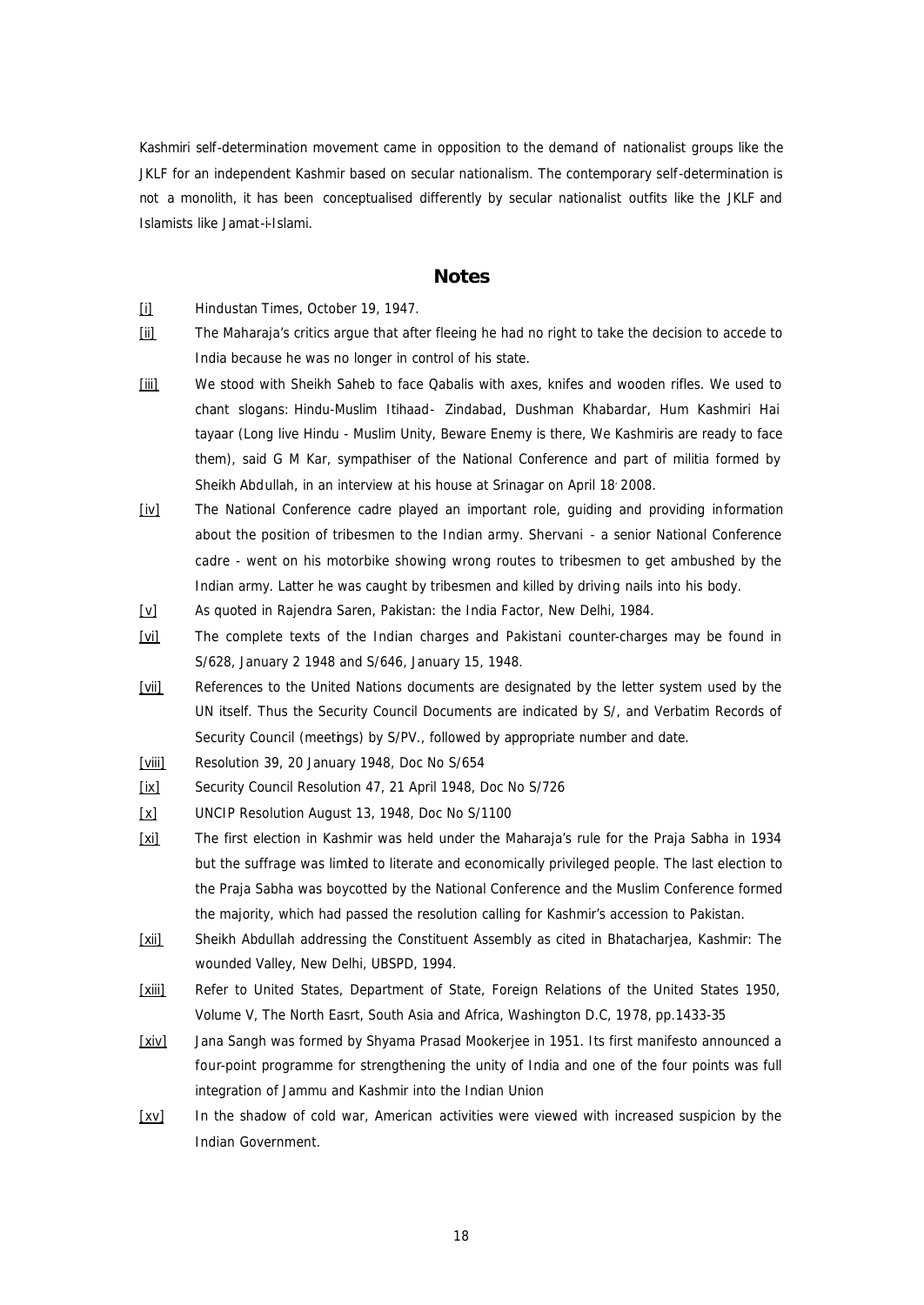- [xvi] Sheikh Abdullah's statement *Rai Shumari keun*, (1958) (Urdu), Press Information department, J&K Plebiscite Front, pp.3-4
- [xvii] Letter of Nehru to Bakshi, dated March 4, 1962 as quoted in Bhatacharajea, p 213.
- [xviii] The plan was proposed by the Congress leader from Tamil Naidu, Kamraj Naddar, that 'leading Congressmen who are in Government should voluntarily relinquish their ministerial posts and offer themselves for full time organisational work'. Consequently all cabinet and chief ministers resigned, some of whom were reappointed by Nehru.
- [xix] According to legend the journey of the relic, the *Mo-e-Muqaddas* or the Prophet's hair, began from Medina early in the 17<sup>th</sup> Century. Under the protection of the Mughal Emperor Aurangzeb and, the legend says, the divine guidance of Allah, the hair was brought to Kashmir in 1700. It was placed in a building by the Dal Lake and became known as *Asar-e-Sharif* (the Shrine of Relic) and latter as *Hazratbal* (the Lake of Hazrat).
- [xx] One of the rumours in the valley about the theft of holy relic was that it was stolen by Bakshi Ghulam Mohammad to soothe his ailing mother. The other rumour was that the pro-Abdullah faction had stolen it to pressurise the Indian Government to release Sheikh Abdullah.
- [xxi] Sheikh Abdullah, Hindustan Times, 5<sup>th</sup> March 1972.
- [xxii] Presidential Address, Mirza Mohammad Afzal Beg, Annual Session, All J & K Plebiscite Front, 5- 7 July, 1974, New Kashmir Press, pp. 8-9.
- [xxiii] Shiekh Abdullah's speech at a public rally at Sopore.
- [xxiv] Hazrat Bal, which is also called as *Dargah*, is holy place for Kashmiris where the relic, the Prophet's hair, is kept. People from all over valley come there on Fridays and other important religious days to have *deedar* of relic. It became important space for politics. Formal announcement of negotiations with Delhi was made on June 23, 1972.
- [xxv] Interview with ex-member of Plebiscite Front, was even jailed in 1971 for being a member of the Plebiscite Front. He was a staunch supporter of Sheikh Abdullah but was critical of post-Sheikh National Conference politics.
- [xxvi] Indira Gandhi encouraged the secret talks with Abdullah and Beg with her close associate D P Dhar few months prior to war as quoted in M.J.Akbar's *Kashmir Behind The Vale,* p.184
- [xxvii] "Kashmiris alone to shape their destiny: Farooq", Morning News, Pakistan, May 20, 1974.
- [xxviii] "Abdullah willing to visit Pindi, Karachi", The Indian Express, Tuesday, June 4, 1974.
- [xxix] Both are considered as symbols of resistance now in Kashmir as they were the founders of the Jammu and Kashmir Liberation Front which became popular in the early 1990s for its demand of azadi from both India and Pakistan and its secular politics.
- [xxx] Indira Gandhi while announcing the Kashmir Accord in Lok Sabha on February 24, 1975.
- [xxxi] In his autobiography Aatish-e-Chinaar which he wrote with the help of Mohammad Yosuf Taing. It was written in Urdu which was later translated to English as *Flames of Chinnar* by Khushwant Singh.
- [xxxii] Green was the color used to represent the Muslim world and flags of most of Muslim countries, including Pakistan, are green in color. Green handkerchiefs and turbans were used by leaders of the National conference in public rallies to emphasis on Kashmiri Muslim identity. Mirza Afzal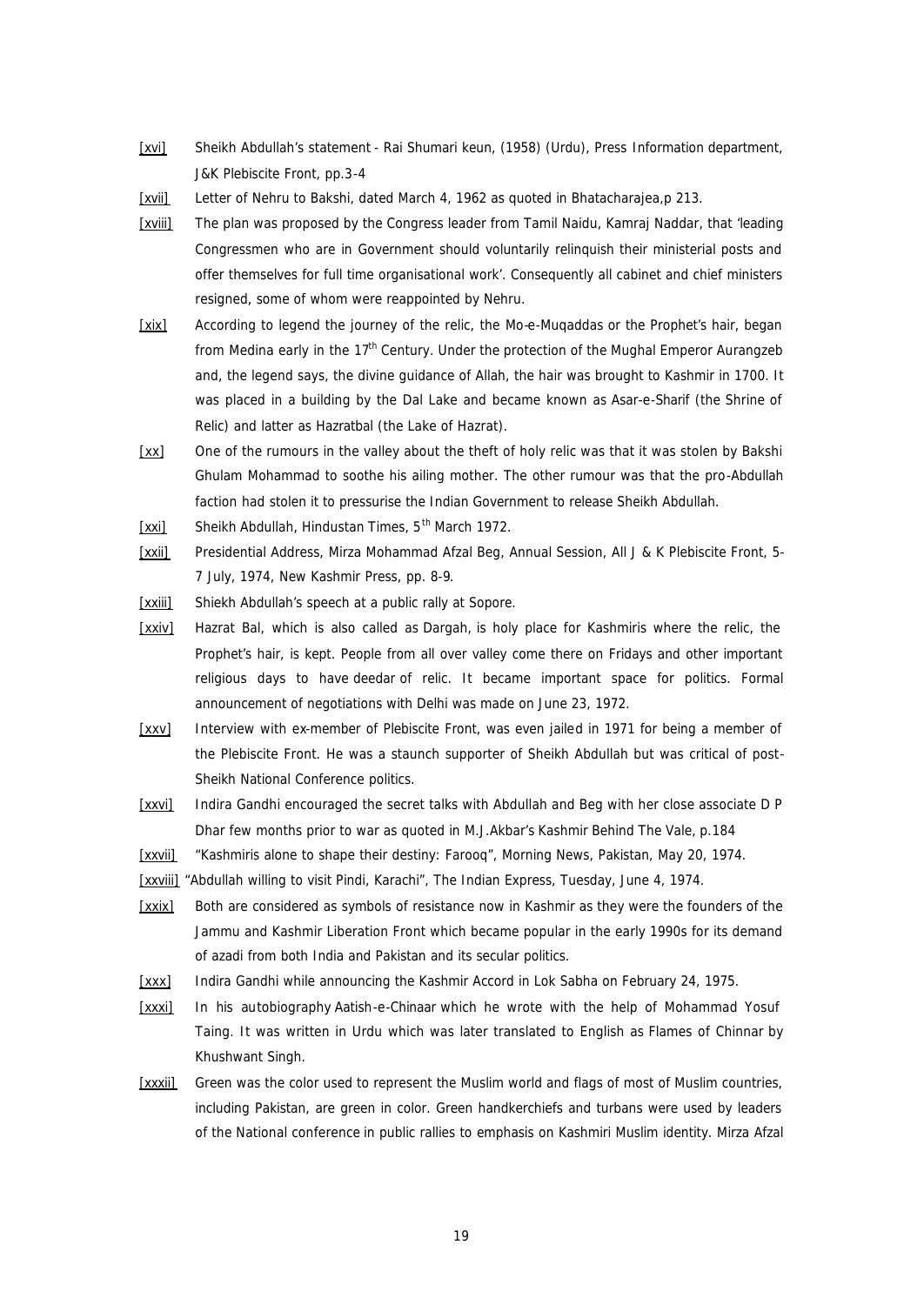Beg used to keep rock salt - called as Pakistani noun in colloquial language - in his pocket which he used to display at public rallies.

- [xxxiii] At the Centre in India the Congress was out of power. Elections after Emergency proved detrimental to the Congress. The Janata Party with Moraji Desia as Prime Minister had come to power.
- [xxxiv] The National Conference won 47 of 76 seats 40 in Kashmir, 7 in Jammu while the Janata won 13, Congress 11, Jana Sang 3 and Jamat-i-Islami 1 respectively.
- [xxxv] Farooq Abdullah, elder son of Abdullah, is a medical doctor by training. He had spent most of his time out of the state. He came into limelight first during the agitation over the theft of the holy relic and then again during the settlement of the Kashmir Accord when he travelled to Azad Kashmir. On August 21, 1981, he was made president of the National Conference by Sheikh Abdullah at a public rally held at Iqbal Park, Srinagar.
- [xxxvi] G M Shah also called as Gul Shah was the husband of Sheikh Abdullah's elder daughter Khalida. He was in the race for chief ministership after Abdullah's death. He and his loyalists were not included in Farooq Abdullah's cabinet after the 1983 elections.
- [xxxvii] Farooq Abdullah attended the conference organised by N T Rama Rao for non-Congress leaders on May 31, 1983 at Vijayavada. Even he arranged a similar meeting in Srinagar in October 1983 on the sensitive issue of Centre-State relations which was attended by 17 non Congress leaders.
- [xxxviii] A day before the cricket match some boys dug up the pitch to stop the match from being played. Showkat Bakshi who was among those involved said, "We did it so that no international match could be played in Kashmir and world would come to know that it is a disputed territory." in an interview at JKLF office in October 2008.
- [xxxix] Prior to this, G.M.Shah's supporters had asked Governor B K Nehru to dismiss Faroog Abdullah's government. Nehru refused on the grounds that constitutionally a majority had to be demonstrated in the Assembly. Soon Nehru was transferred to Gujarat and replaced by Jagmohan Malhotra who had served as Lieutenant Governor of Delhi during Emergency.
- [xl] The three leaders Maulvi Abbas Ansari, Prof Gani Bhat and Geelani claim to be the brains behind the formation of the MUF. The followers of these leaders also proud that it was their respective leaders who came up with the idea of the MUF and others followed. Interviews and group discussions with the three leaders and their followers during my fieldwork, April-June 2008.
- [xli] The election was characterised by 'heavy rigging' and 'booth-capturing by gangs', 'entire ballotboxes pre-stamped in favour of National Conference', numerous citizens 'simply not being allowed to vote' and of government nominated supervisors 'stopping the counting as soon as they saw opposition candidates taking a lead' - from eyewitness as reported in *India Today* (April 15, 1987).
- [xlii] Express News Service:'8 MUF men charged under Terrorist Act', *Indian Express* (Delhi), 9 March 1987.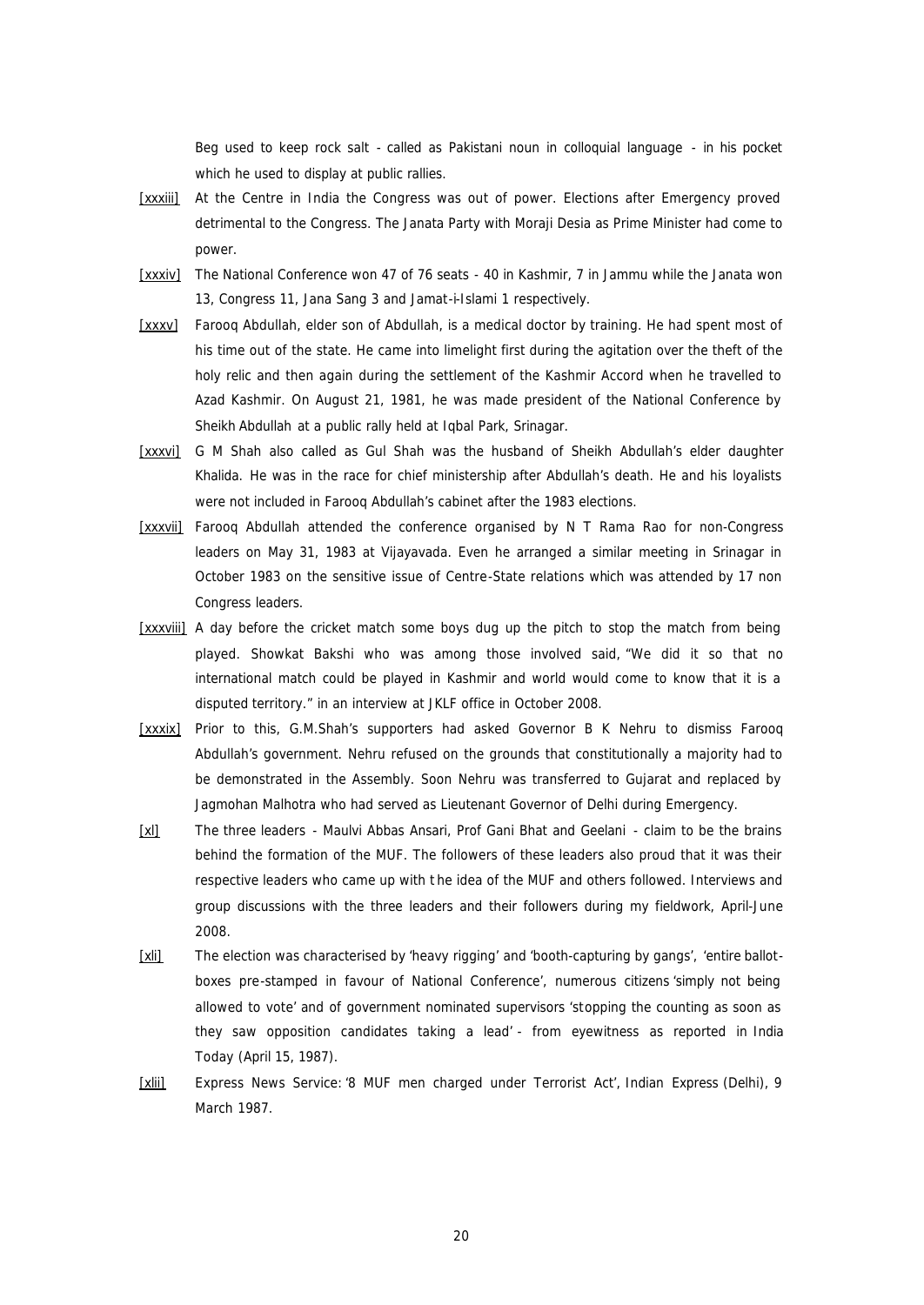- [xliii] 'Top MUF leaders arrested', *Hindustan Times*, March 26, 1987. Yosuf Shah MUF candidate from Amira-Kadal constituency and his election manager Yasin Malik were imprisoned till the end of 1987, without any formal charge or court appearance. Similar incidents were reported from Kupwara and Anantnag where supporters of Abdul Gani Lone and Qazi Nissar were arrested and their election agents thrown out of election booths at the time of counting.
- [xliv] As cited in Bose, Sumantra (2003) *Kashmir Roots of Conflict Paths to Peace*, New Delhi, Vistar Publications, p.94. Qazi Nissar was assassinated by suspected Hizbul Mujahideen militants in June 1994.
- [xlv] Abdul Gani Lone in an interview with Sten Widmalm (2002) as cited in his book, Widmalm, Sten (2002) Kashmir in Comparative Perspective Democracy and Violent Separatism, Oxford, Oxford University Press. Lone had started his political carrier in 1960s in Congress party, started his own party People's Conference in 1970s and in 1990s was a part of amalgam of separatist parties Hurriyat Conference. He was also assassinated on May 21, 2002 by suspected pro-Pakistani militants.
- [xlvi] HAJY' stands for the first initials of the four youths who made up this militant vanguard: Hamid Sheikh, Ashfaq Wani, Javed Mir and Yasin Malik.

# **References**

- Abdullah, Sheikh Mohammad (1958). *Rai Shumari keun*, (Urdu), Press Information department, J&K Plebiscite Front
- Abdullah, Sheikh Mohammad (1993). *The Flames of Chinnar: An Autobiography*, English Translation by Khuswant Singh. New Delhi: Viking.
- Abdullah, Farooq (1985). *My Dismissal*. New Delhi: Vikas.
- Akbar, M J (1988). *Nehru: The Making of India*. London: Viking.
- Akbar, M J (1991). *KASHMIR: BEHIND THE VALE*. New Delhi: Viking.
- Bazaz, Prem Nath (1954). *The History of Struggle for Freedom in Kashmir: Cultural and Political*. New Delhi: Kashmir Publishing Company.
- Bazaz, Prem Nath (1978). *Democracy through Intimidation and Terror*. New Delhi: Heritage

Behera, Navinita Chadha (2006). *DEMYSTIFYING Kashmir*. *Washington*, D.C.: Brooking Institution Press.

Bhattacharajea, Ajit (1994). *Kashmir: The Wounded Valley*. New Delhi: UBSPD.

Bhutto, Z A (1979). *"If I am Assasinated…"* . New Delhi: Vikas Publishing House.

Birdwood, Lord (1953). *A Continent Decides*. London: Robert Hale Limited.

Bose, Sumantra (2003). *Kashmir: Roots of Conflict, Paths to Peace.* New Delhi: Vistaar Publications.

Brecher, Micheal (1953). *The Struggle for Kashmir*. Toronto: Ryrerson Press.

Campbell-Johnson, Alan (1953). *Mission with Mountbatten.* New York: E P Dutton & Co.

- Chandra, Prakash (1985). 'The National Question in Kashmir'. *Social Scientist*, Vol: 13, no.6, June
- Chowdhary, Rekha (1998). 'The Muslim Identity and the Politics of Fundamentalism in Kashmir'. *Working Paper No 19*, QUEH Working Paper Series.
- Ganai, Abdul Jabbar (1984), *Kashmir and National Conference and Politics (1975 - 1980).* Srinagar: Gulshan Publishers.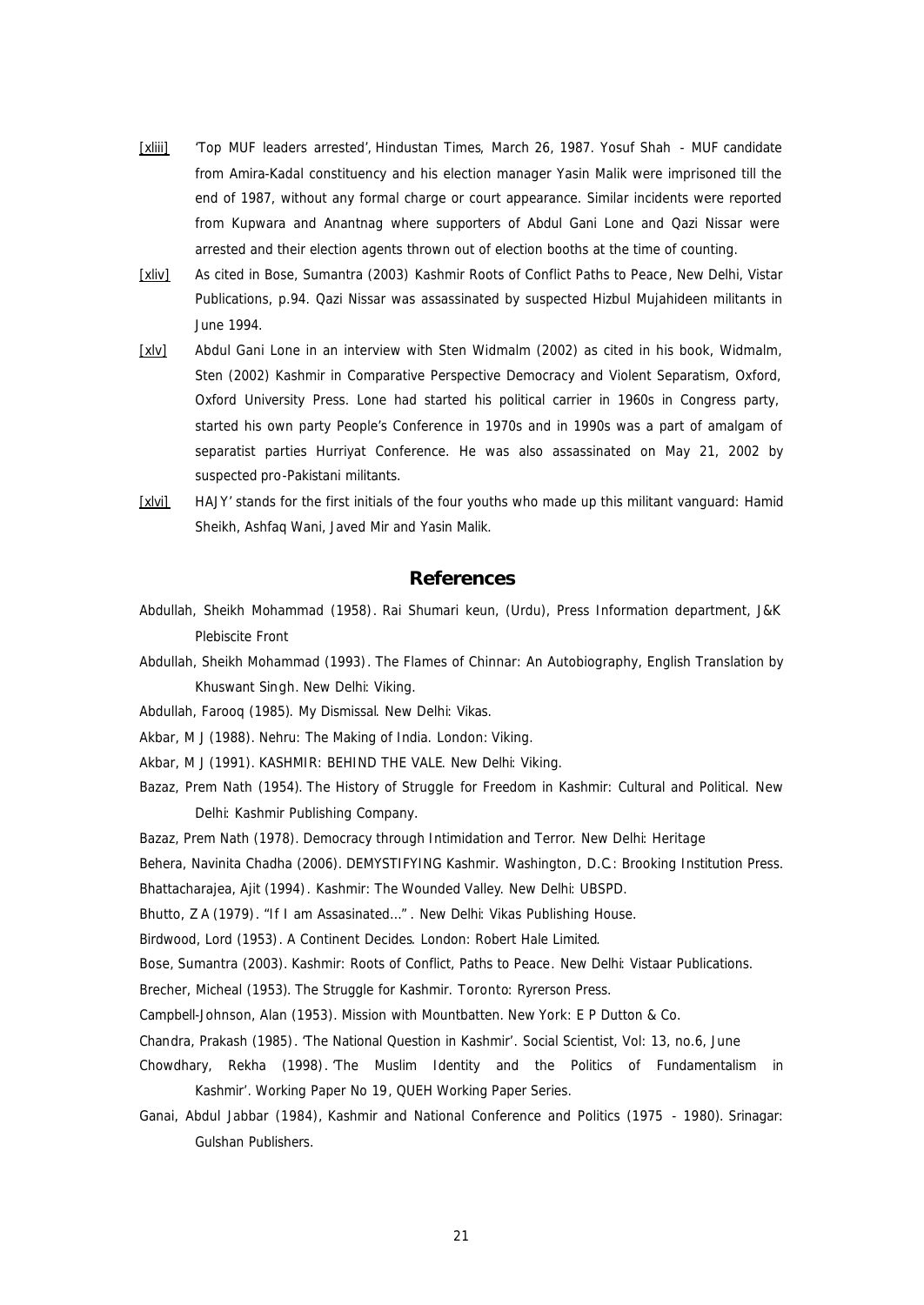Guhar, Altaf (1993). *Ayub Khan, Pakistan's First Military Ruler*. Lahore.

- Hassnain, F M (1988). *Freedom Struggle in Kashmir*. New Delhi: Rana Publishers.
- Khan, Akbar (1970). *Raiders in Kashmir*. Karachi: Pak Publishers Limited.
- Korbel, Joseph (1954). National Conference Administration of Kashmir 1949-54. *Middle East Journal*, Vol.8, No.3, pp. 283-294.
- Korbel, Joseph (1955). *Danger in Kashmir*. Princeton NJ: Princeton University Press.
- Lamb, Alaister (1991). *Kashmir: A Disputed Legacy 1846 – 1990*. Oxford: Hertingfordbury.
- Malhotra, Inder (1989). *Indira Gandhi*. London: Hodder & Stoughton.
- Malik, Iffat (2005). *Kashmir Ethnic Conflict International Dispute*. Oxford: Oxford University Press.
- Nayer, Kuldip (1972). *Distant Neighbors*. New Delhi: Vikas.
- Puri, Balraj (1993). *Kashmir Towards Insurgency* (Revised and Updated). Delhi: Orient Longman.
- Punjabi, Riyaz (1991). 'Crossfire: Kashmir Drift to Disaster'. *India Today*, August 31.
- Qasim, Mir (1992). *My Life and Times*. New Delhi: Allied Publishers.
- Samad, Yunus (1995). *Kashmir and the Imagining of Pakistan*. Contemporary South Asia, Vol.4, Issue.1.
- Saraf, Mohammad (1977). *Kashmiris fight for Freedom*. Lahoor.
- Saren, Rajender (1984). *Pakitsan: the India Factor*. New Delhi.
- Schofield, Victoria (1996). *Kashmir IN THE CROSSFIRE*. London: I.B.Tauris Publishers.
- Singh, Talveen, (1995). *Kashmir: A Tragedy of Errors*. New Delhi: Penguin.
- Sufi, G M D (1949). *Kashir: Being a History of Kashmir (From the Earliest Times to Our Own)*. Lahore: University of Punjab.
- Taseer, C Bilqees (1986). *The Kashmir of Sheikh Abdullah*. Lahoor.
- Tasir, Rashid (1978). 'Historical Background of 13th July 1931'. *Studies in Kashmir Council of Research*, Special Number Vol. III, November
- Verma, P S (1994). *Jammu and Kashmir at the Political Crossroads*. New Delhi: Vikas.
- Whitehead (2007). *Mission in Kashmir*. USA: Penguin Group.
- Widmalm, Sten (2002). *KASAHMIR IN COMPARATIVE PERPECTIVE Democracy and violent Separatism in India*. Oxford: Oxford University Press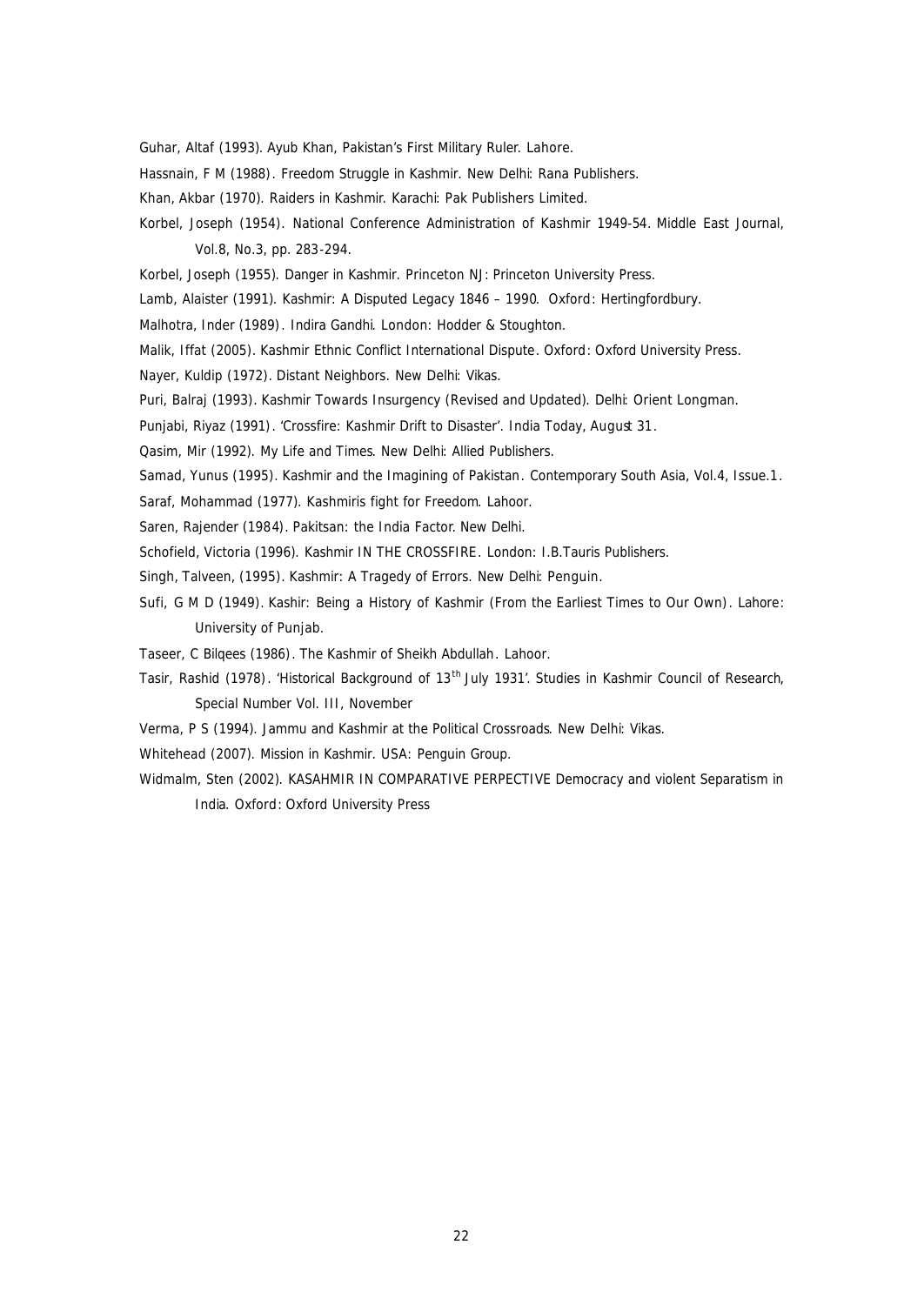# **Recent Working Papers**

- **169 Employment Security of the Unorganised Sector Workers in Karnataka** D Rajasekhar and J Y Suchitra
- **170 Non-Agricultural Employment for Young Women in India: Status, Opportunity and Ways Forward** D Rajasekhar
- **171 Community Contribution for Enviornmental Sanitation: Myth or Reality?** Veerashekharappa
- **172 Does Repayment Indicate the Success of Micro-Finance Programme?** Emil Mathew
- **173 Community Participation in Rural Water Supply: An Analysis Using Household Data from North Kerala** Nisha K R
- **174 Urbanisation in a Forward Looking Statpe of India: Patterns Issues and Policy** G S Sastry
- **175 Contract Labour Act in India: A Pragmatic View**

Meenakshi Rajeev

- **176 Issues of Unaccounted for Water in the Urban Water Sector** G S Sastry
- **177 Liberalisation and Efficiency of Indian Commercial Banks: A Stochastic Frontier Analysis** H P Mahesh
- **178 Power Sharing in the Panchayats of Orissa** Pratyusna Patnaik
- **179 Can Career-Minded Young Women Reverse Gender Discrimination?** Alice W Clark and T V Sekher
- **180 People's Participation in Environmental Protection: A Case Study of Patancheru** Geetanjoy Sahu
- **181 Efficiency and Bureaucracy** Anitha V
- **182 Reproductive and Child Health Programmes in the Urban Slums of Bangalore City: A Study on Unmet Needs fro Family Welfare Services** C S Veeramatha
- **183 Demographic Change and Gender Inequality: A Comparative Study of Madhya Pradesh and Karnataka** C M Lakshmana
- **184 Increasing Ground Water Dependency and Declinin Water Quality in Urban Water Supply: A Comparative Analysis of Four South Indian Cities** K V Raju, N Latha and S Manasi
- **185 Impact of Land Use Regulations on Suburbanisation: Evidence from India's Cities** Kala Seetharam Sridhar
- **186 Socio-Economic Determinants of Women Leadeship at the Grass - Roots** K C Smitha
- **187 Groundwater for Agriculural Use in India: An Institutional Perspective** Sarbani Mukherjee
- **188 Comparative Study of Traditional Vs. Scientific Shrimp Farming in West Bengal: A Technical Efficiency Analysis** Poulomi Bhattacharya
- **189 Urban and Service Delivery in Bangalore: Public-Private Partnership** Smitha K C and Sangita S N
- **190 Social Capital in Forest Governance Regimes** Sangita S N
- **191 Agriculture in Karnataka: A Historical View After the Fall of Serirangapatana** R S Deshpande and Malini Tantri
- **192 Personality Traits and Administrators** Anitha V
- **193 Sustainability of Indian Agriculture: Towards an Assessment** V M Rao
- **194 Emerging Development Issues of Greater Bangalore** G S Sastry
- **195 Rural Infrastructure Development Fund: Need for a Track Change** Meenakshi Rajeev
- **196 Emerging Ground Water Crisis in Urban Areas — A Case Study of Ward No. 39, Bangalore City** K V Raju, S Manasi and N Latha
- **197 In Pursuit of India's Export earning advantage: An Assessment of IT-Enabled Services Industry** Meenakshi Rajeev
- **198 A Patriarchal Link to HIV/AIDS in India** Skylab Sahu
- **199 Collective Action and Property Rights: Some Critical Issues in the Context of Karnataka** K G Gayathri Devi
- **200 State, Society and Inclusive Governance: Community Forests in Andhra Pradesh, Karnataka and Orissa** S N Sangita
- **201 Urban Poverty and Links with the Environment: An Exploration** K G Gayathri Devi
- **202 Groundwater Over-exploitation, Costs and Adoption Measures in the Central Dry Zone of Karnataka** Anantha K H and K V Raju
- **203 Changing Child Population: Growth, Trends and Levels in Karnataka** C M Lakshmana
- **204 Awareness About HIV/AIDS Among Karnataka Woment: An Analysis of RCH 2002-04 Data** K S Umamani
- **205 The Microfinance Promise in Financial Inclusion and Welfare of the Poor: Evidence from Karnataka, India** Naveen K Shetty